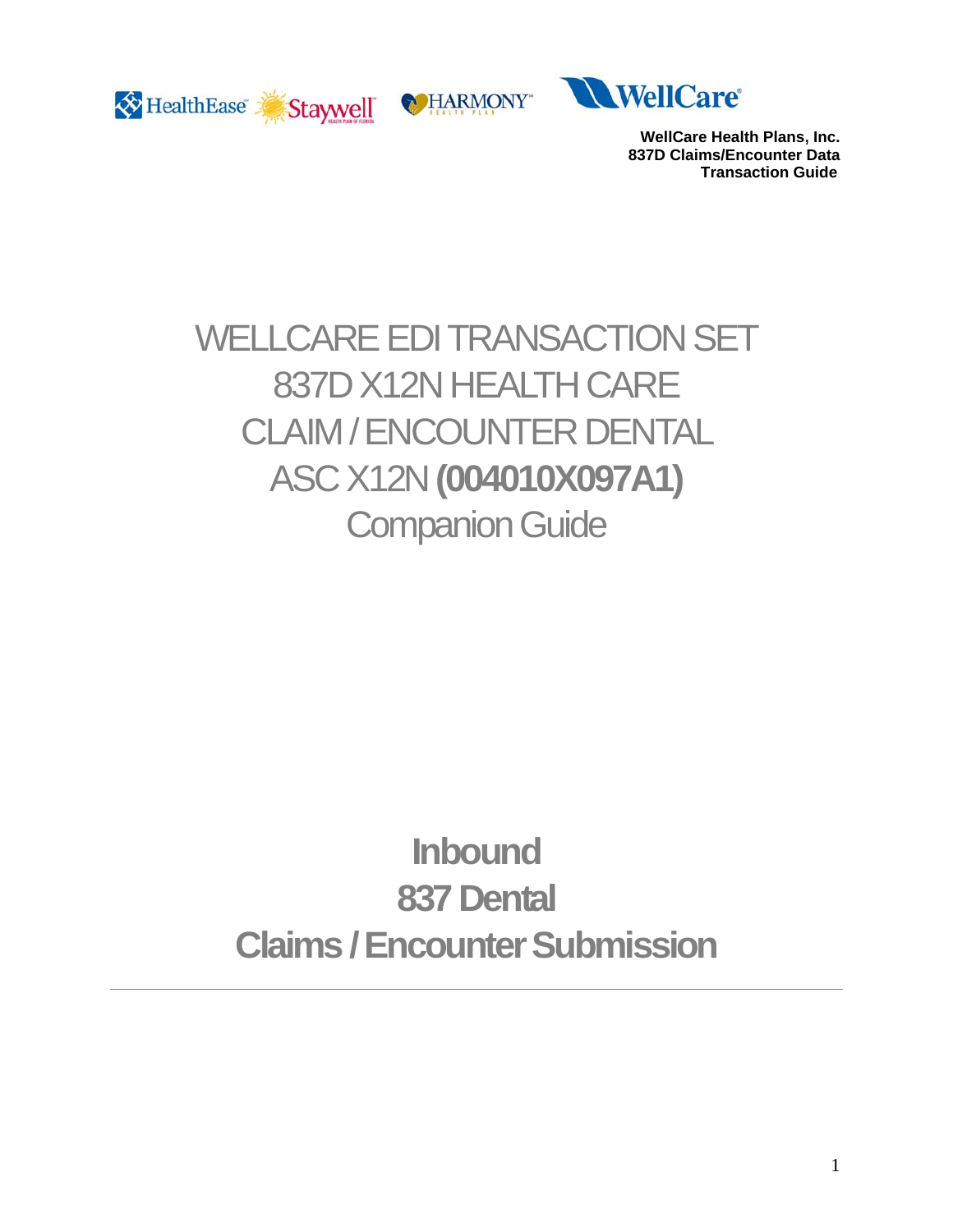





## **Table of Contents**

| <b>INTRODUCTION</b>                                            |  |
|----------------------------------------------------------------|--|
| The 837D Healthcare Claim Dental Implementation Guides (IG)  4 |  |
|                                                                |  |
|                                                                |  |
|                                                                |  |
|                                                                |  |
|                                                                |  |
|                                                                |  |
|                                                                |  |
|                                                                |  |
|                                                                |  |
|                                                                |  |
|                                                                |  |
|                                                                |  |
|                                                                |  |
|                                                                |  |
|                                                                |  |
|                                                                |  |
|                                                                |  |
|                                                                |  |
|                                                                |  |
|                                                                |  |
|                                                                |  |
|                                                                |  |
|                                                                |  |
|                                                                |  |
|                                                                |  |
|                                                                |  |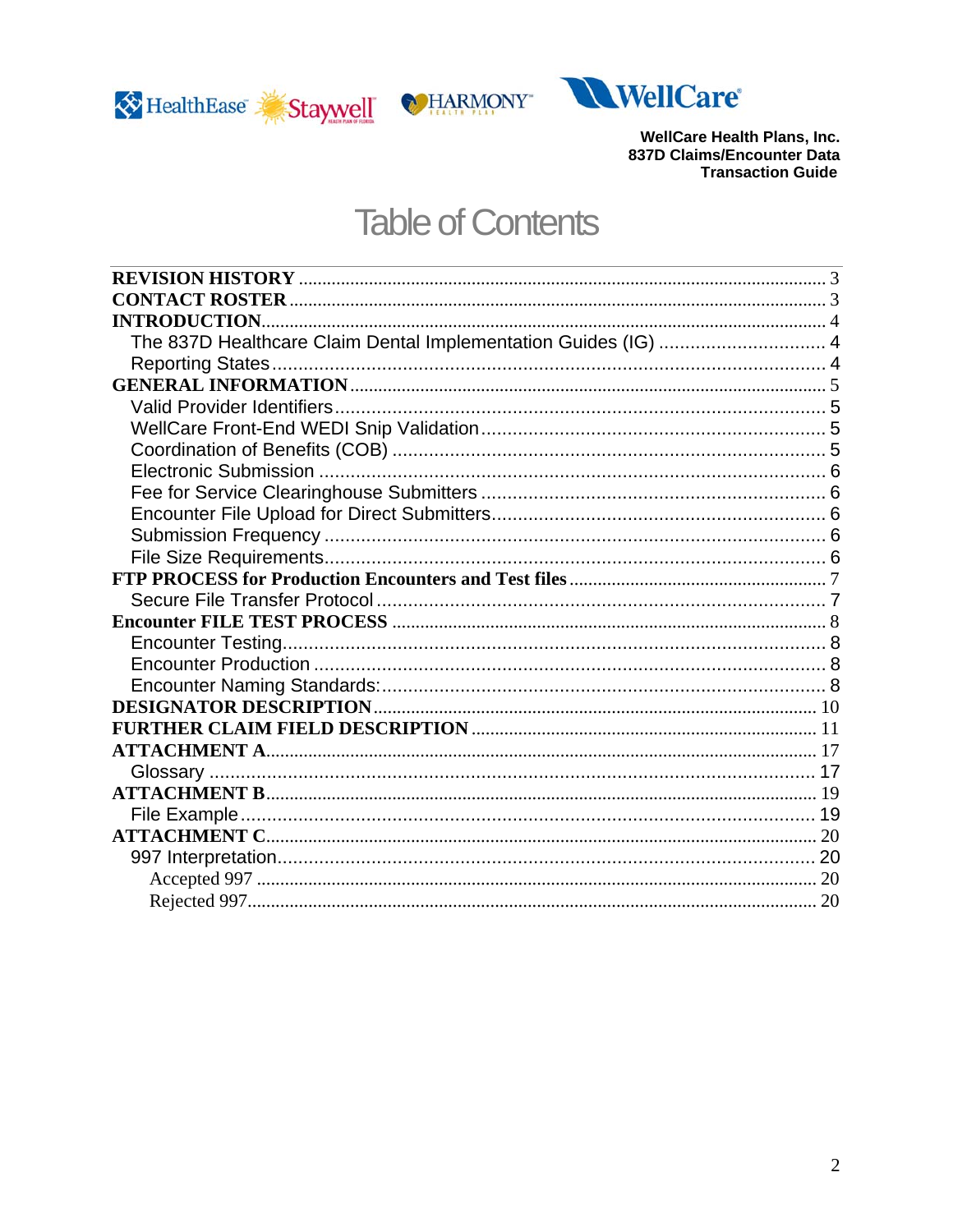<span id="page-2-0"></span>





## **REVISION HISTORY**

| <b>Date</b> | Rev #        | <b>Author</b>      | <b>Description</b>              |
|-------------|--------------|--------------------|---------------------------------|
| 12/01/2005  | <b>DRAFT</b> | G. Webb            | Initial draft                   |
| 04/10/2006  | Final        | "                  | Final Review)cosmetic updates   |
| 04/18/2006  |              | "                  | Added NPI statement (2010AA)    |
| 03/19/2008  | <b>DRAFT</b> | Sean Malone        |                                 |
| 06/16/2008  | <b>DRAFT</b> | Craig Smitman      | <b>Review and Updates</b>       |
| 06/25/2008  | Final        | <b>Fred Thorpe</b> | <b>Review and Approval</b>      |
| 09/15/2008  | 2.1          | Craig Smitman      | <b>Clearinghouse Submitters</b> |
| 01/05/2009  | 2.2          | Craig Smitman      | Updated for Hawaii Information  |
|             |              |                    |                                 |

## **CONTACT ROSTER**

Trading Partners and Providers ; Questions, Concerns, Testing information please email the following

| <b>EDI Coordinator</b>      |                                             |
|-----------------------------|---------------------------------------------|
| EDICoordinator@wellcare.com | Multi group supported email<br>distribution |
| <b>EDI Testing</b>          |                                             |
| EDITesting@wellcare.com     | Multi group supported email<br>distribution |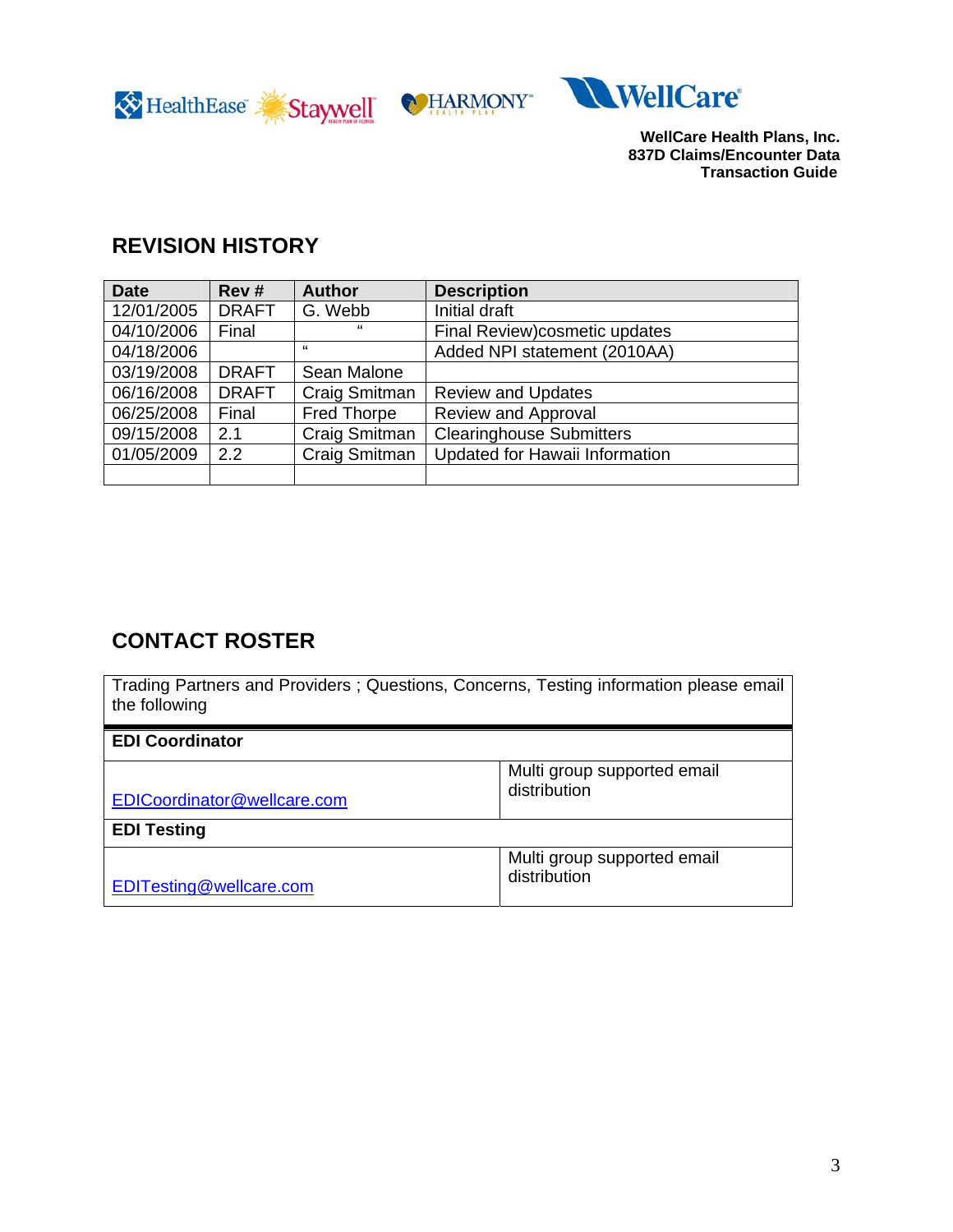<span id="page-3-0"></span>





## **INTRODUCTION**

WellCare Health Plans, Inc. ("WellCare") used the standard format for Claims Data reporting from Providers and Trading Partners (TPs). WellCare X12N 837 Dental Claim 'Companion Guide" is intended for use by WellCare Providers and TPs in conjunction with ANSI ASC X12N National Implementation Guide. It has been written to assist those Submitters who will be implementing the X12N 837D Healthcare Claim Dental transaction. This WellCare Companion Guide clarifies the HIPAA-designated standard usage and must be used in conjunction with the following document:

#### **The 837D Healthcare Claim Dental Implementation Guides (IG)**

To purchase the IG contact the Washington Publishing company at [www.wpc](http://www.wpc-edi.com/)[edi.com/hipaa/HIPAA\\_40.asp.](http://www.wpc-edi.com/) 

This WellCare Companion Guide contains data clarifications derived from specific business rules that apply exclusively to claims processing for WellCare Health Plans. Field requirements are located in the ASC X12N 837D (004010X097A1) Implementation Guide.

Submitters are advised that updates will be made to the Companion Guides on a continual basis to include new revisions to the web sites below. Submitters are encouraged to check our website periodically for updates to the Companion Guides.

#### **Reporting States**

This Guide covers further clarification to Providers and TPs reporting claims to WellCare and providing services in the following states;

Medicaid State Companion Guide: Companion Guide Release Date

- 
- 
- 
- 
- 
- 
- 
- Texas TX June 1, 2003
- 

• Florida – FL Version 8.4 December 22, 2006 • Georgia – GA Version 2.4 July 20, 2007 • Ohio – OH Version 10 June 2007  $\bullet$  Illinois – IL  $\bullet$  HFS 302 (1) April 2006 • Louisiana – LA Version 1.3 May 22, 2004 • New York – NY Version 3.0 May 09, 2007 • Missouri – MO Not available in document • Hawaii – HI Version 1.5 March 2004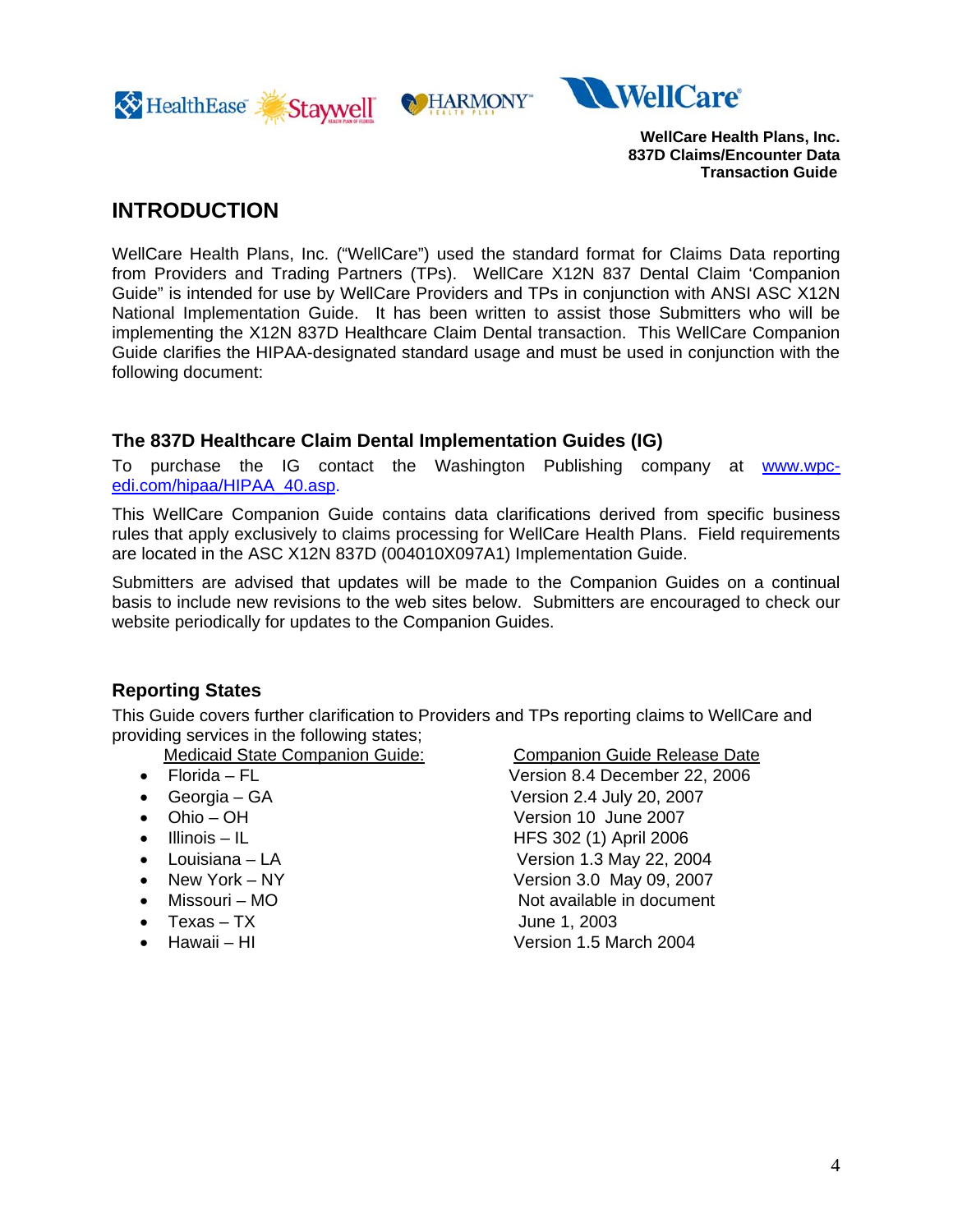<span id="page-4-0"></span>





## **GENERAL INFORMATION**

#### **Valid Provider Identifiers**

All Submitters are required to use the National Provider Identification (NPI) numbers that is now required in the ANSI ASC X12N 837 as per the 837 Dental (004010X097A1) Implementation Guide for all appropriate loops.

| <b>HIPAA Standard Electronic Claims - 837 Professional, Institutional, and Dental Claims</b> |                                                          |                                                           |                                                                                                     |  |  |  |
|----------------------------------------------------------------------------------------------|----------------------------------------------------------|-----------------------------------------------------------|-----------------------------------------------------------------------------------------------------|--|--|--|
|                                                                                              | <b>Dual Receipt Period</b>                               | <b>Contingency Period</b>                                 | <b>Full Implementation</b>                                                                          |  |  |  |
|                                                                                              | (Now through 05/22/07)                                   | $(05/23/07 - 05/22/08)$                                   | (Post 05/23/08)                                                                                     |  |  |  |
| Provider submits a<br>transaction with                                                       |                                                          |                                                           | (A notification will be sent<br>60 days before requiring<br>the use of NPI only on<br>transactions) |  |  |  |
| Legacy ID Only (Provider<br>License# or Medicare ID)                                         | Accept Transaction                                       | <b>Accept Transaction</b>                                 | <b>Reject Transaction</b>                                                                           |  |  |  |
| NPI & Legacy ID (Provider<br>License# or Medicare ID)                                        | Accept Transaction<br>(Dual Receipt)                     | Accept Transaction (NPI<br>must be in primary<br>loops)   | <b>Reject Transaction</b>                                                                           |  |  |  |
| NPI Only                                                                                     | Reject (unless testing is<br>completed with EDI<br>area) | Accept Transaction<br>(NPI must be registered<br>with us) | <b>Accept Transaction</b>                                                                           |  |  |  |

#### **WellCare Front-End WEDI Snip Validation**

The WellCare Front-End System, utilizing EDIFECS Validation Engine, will be performing four levels of WEDI Snip Validation for the State of Florida starting on July 1, 2008 and three levels of WEDI Snip Validation for All other States starting on August 1, 2008.

#### **WEDI SNIP Levels**

WEDI SNIP Type 1: EDI Syntax Integrity Testing WEDI SNIP Type 2: HIPAA Syntactical Requirement Testing WEDI SNIP Type 3: Balancing WEDI SNIP Type 4: Situational Testing

#### **Coordination of Benefits (COB)**

All Submitters that adjudicate claims for WellCare HMO or have COB information from other payers are required to send in all the Coordination of Benefits and Adjudication Loops as per the 837 Dental (004010X097A1) Implementation Guide as per Coordination of Benefits Section 1.4.2.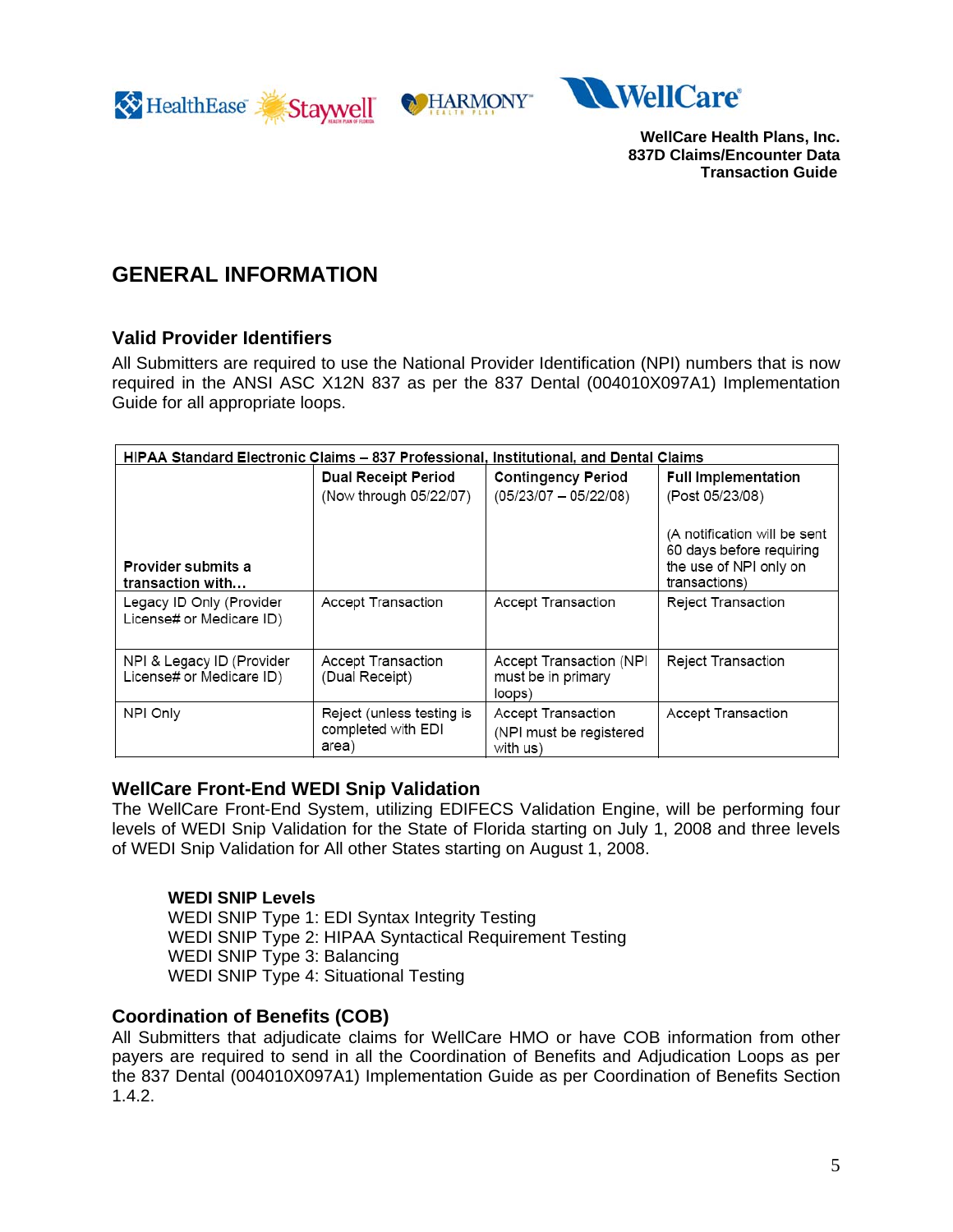<span id="page-5-0"></span>





#### **Electronic Submission**

Dental service claims submitted using the ANSI ASC X12N 837 format should be separated from all Encounter reporting. When sending Dental service claims WellCare expects the BHT06, Claims Identifier to be set to "**CH**". When reporting Encounters WellCare expects the BHT06 to be set to "**RP**".

#### **Fee for Service Clearinghouse Submitters**

All Fee For Service (FFS) Providers / Vendors must send there claims through a Clearinghouse. WellCare HMO is currently contracted with Emdeon, ACS-Gateway, Availity and SSI. Please contact your clearinghouse for the WellCare Payer ID to use for Claim Routing and any other pertinent ID's.

#### **Encounter File Upload for Direct Submitters**

Encounter EDI files for production should be submitted to the following Secure FTP site https://edi.wellcare.com/human.aspx, using secure File Transfer Protocol; See section FTP Process.

#### **Submission Frequency**

We process files 24 by 7.

#### **File Size Requirements**

The following list outlines the file sizes by transaction type:

| <b>Transaction Type</b>         | <b>Testing Purposes</b> | <b>Production Purposes</b> |
|---------------------------------|-------------------------|----------------------------|
| 837 formats - claims/encounters | $\mid$ 50-100 claims    | < 5000 claims per ST/SE    |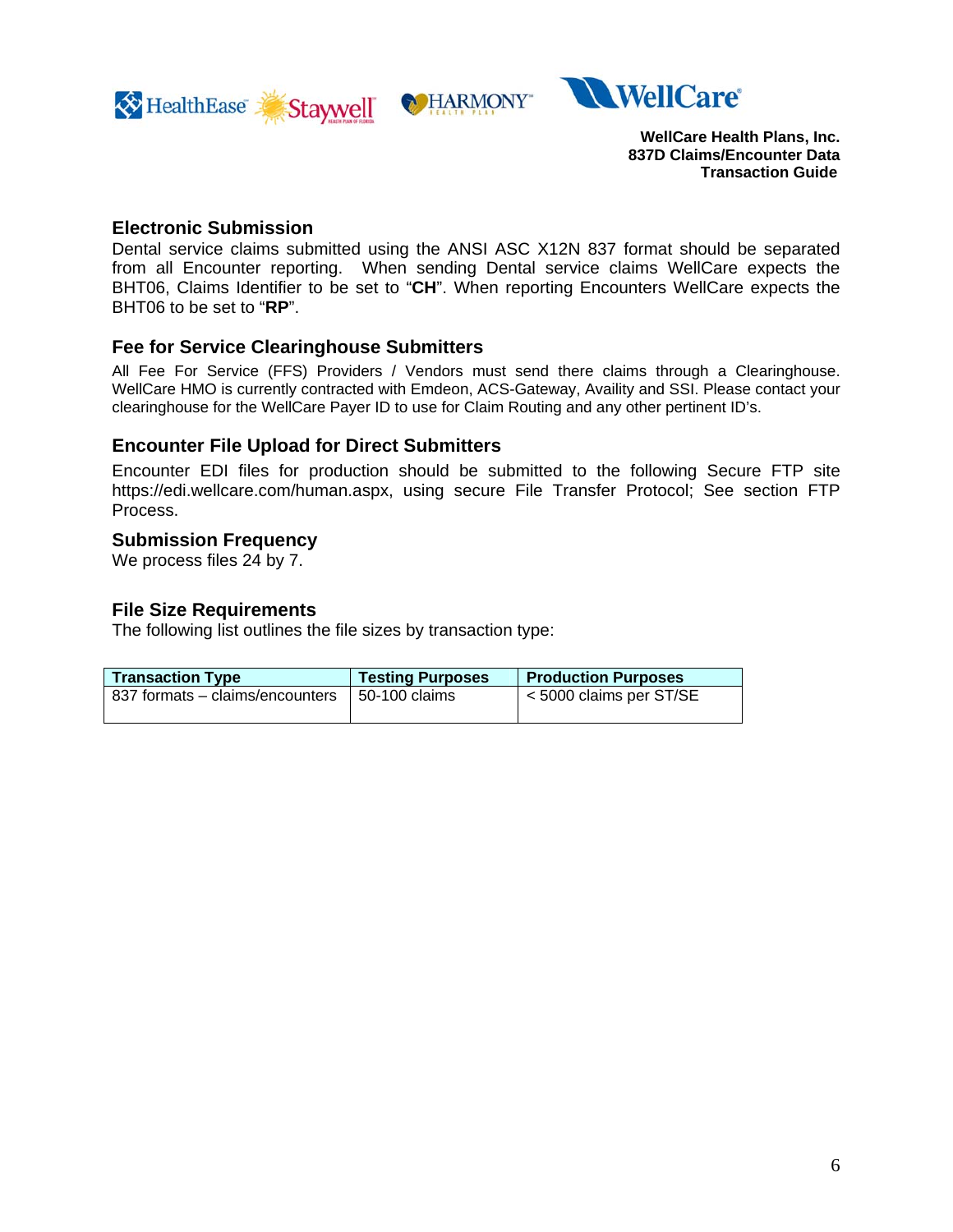<span id="page-6-0"></span>





## **FTP PROCESS for Production Encounters and Test files**

#### **Secure File Transfer Protocol**

MOVEit® is WellCare's preferred file transfer method of transferring electronic transactions over the Internet. It has the FTP option or online web interface.

Secure File Transfer Protocol (SFTP) is specifically designed to handle large files and sensitive data. WellCare's utilizes Secure Sockets Layer (SSL) technology, the standard internet security and SFTP ensures unreadable data transmissions over the Internet without a proper digital certificate.

• Registered users are assigned a secure mailbox where all reports are posted. Upon enrollment, they will receive a login and password.

In order to send files to WellCare submitters need to have an FTP client t tt hat supports AUTH SSL encryption.

The AUTH command allows WellCare to specify the authentication mechanism name to be used for securing the FTP session. Sample FTP client examples are:

- WS\_FTP PRO<sup>®</sup> (The commercial version supports automation and scripting)
	- $\overline{\circ}$  WS\_FTP PRO<sup>®</sup> has instructions on how to connect to a WS\_FTP Server using SSL.
- Core FTP Lite<sup>®</sup> (The free version supports manual transfers)
	- $\circ$  Core FTP Lite® has instructions on how to connect to a WS FTP Server. Additionally, WellCare can provide setup assistance.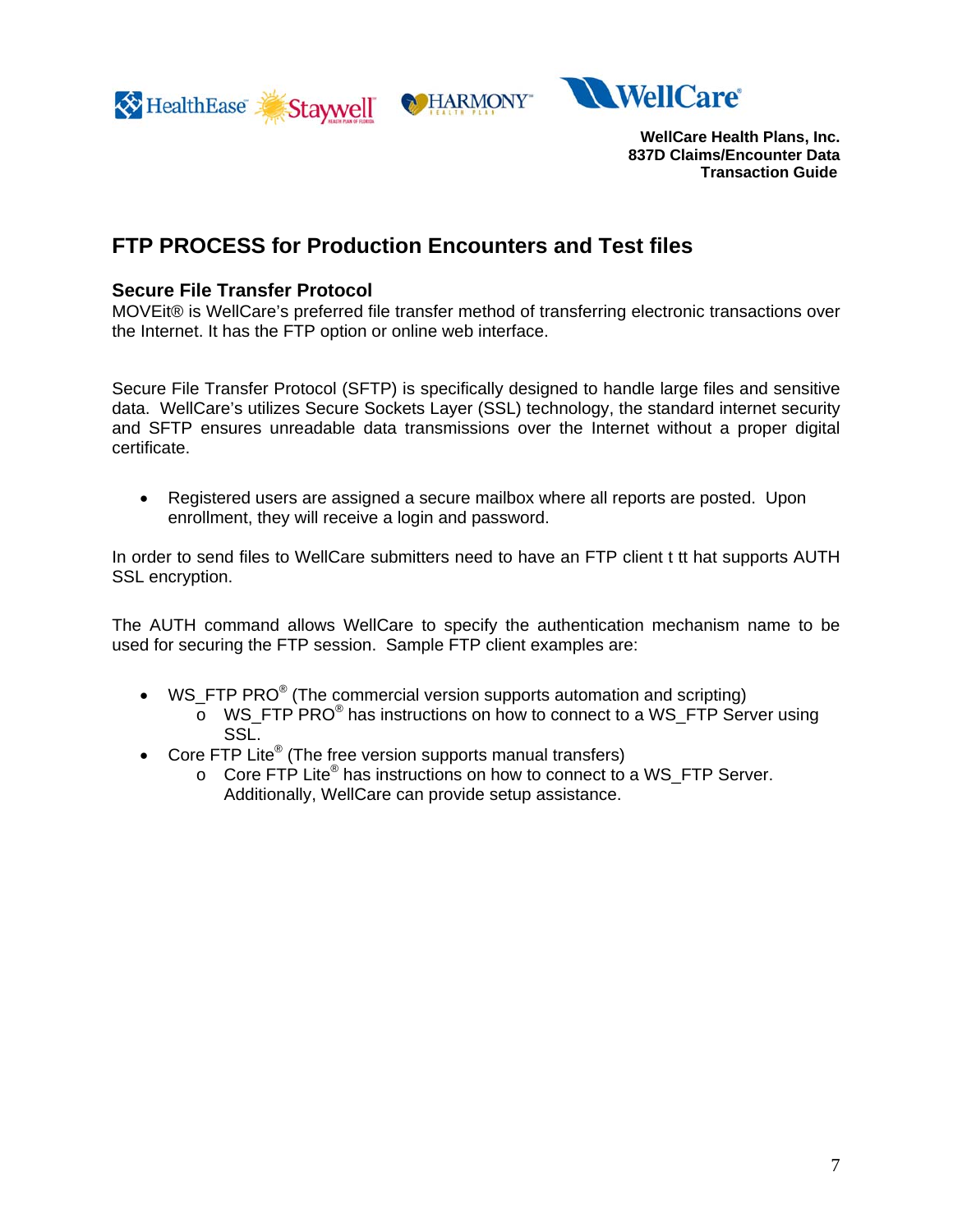<span id="page-7-0"></span>





### **Encounter FILE TEST PROCESS**

WellCare will accept test files on a case-by-case basis. Notify the Testing Coordinator of your intent to test and to schedule accordingly.

#### *IF YOU DO NOT NOTIFY WELLCARE OF YOUR INTENT TO TEST, YOUR CLAIM SUBMISSION MAY BE OVERLOOKED.*

#### **Encounter Testing**

- 1. Create test files in the ANSI ASC X12N 837D format.
	- Files should include all types of provider claims.
	- Batch files by 837D type of claim and group by month.
	- Set Header Loops for Test:
		- o Header ISA15 to "**T**"
			- o Header BHT06 use "**CH**" in the Header for claims
			- o Header BHT06 use "**RP**" in the Header for encounters
- 2. Name each batch file according to the File Naming Standards listed below:
	- Your company Identifier short name must be 5 charters (Example: CMPNM)
	- 837TEST
	- Date test file is submitted to WellCare (CCYYMMDDHHMM)
	- Last byte equaling file type  $D =$  Dental services **Example:** CMPNM \_837TEST\_200509011525**D**
- 3. Transmit your **TEST** files to the WellCare SFTP site: [https://edi.wellcare.com](https://edi.wellcare.com/) or submitted through your Clearinghouse.
- 4. Email a copy of the file Upload Response and your file name to the EDI Coordinator (See contact roster)

#### **Encounter Production**

After the Provider or TPs are production ready WellCare will accept ANSI ASC X12N 837D format and process batch files daily. Files must have the appropriate PRODUCTION identifiers as listed in the 837D Mapping Documents.

#### **Encounter Naming Standards:**

WellCare uses the file name to help track each batch file from the drop off site through the end processing into WellCare's data warehouse.

- 1. Claim Header information for Production and Encounters ID's:
	- Set Header Loops for Production: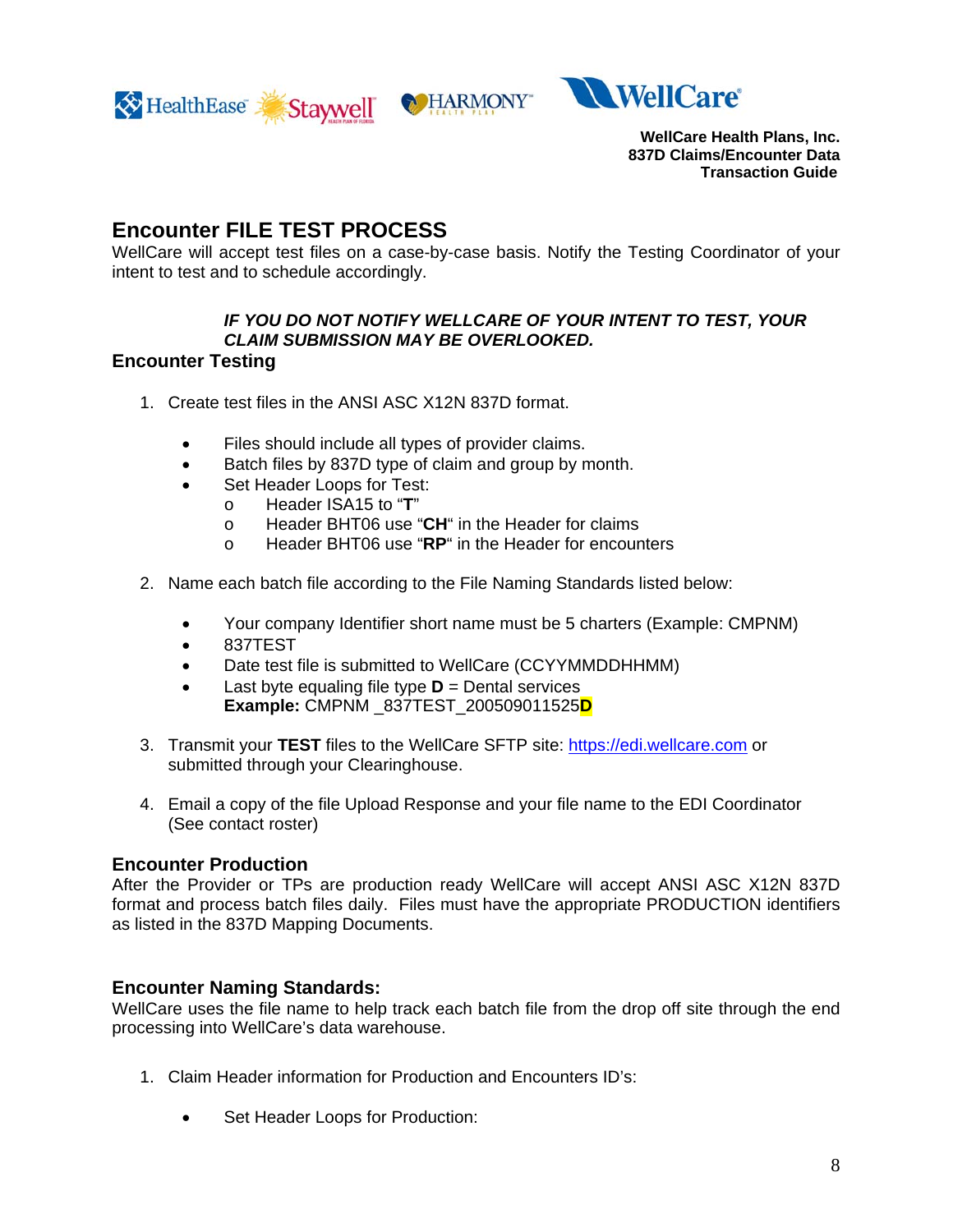





- o Header ISA15 to "**P**"
- o Header BHT06 use "**CH**" in the Header for claims
- o Header BHT06 use "**RP**" in the Header for encounters
- 2. Name each batch file according to the File Naming Standards listed below:
	- Your company Identifier short name must be 5 charters (Example: CMPNM)
	- 837DROD
	- Date production file is submitted to WellCare (CCYYMMDDHHMM)
	- Last byte equaling file type **D** = Dental services
	- **Example**: CMPNM \_837DROD\_200509011525D
- 3. WellCare recommends the use of EDIFECS or CLAREDI for SNIP Level 1 through 6 for integrity testing prior to uploading your production files.
- 4. Transmit your Production files to WellCare through the SFTP site or through your clearinghouse. For direct submitters see FTP Process section.
- 5. After the file has passed through WellCare's Enterprise Systems validation process, (includes business edits), the electronic ANSI ASC X12N 997 (Functional Acknowledgement) outlining file acceptance/rejection will be posted to the SFTP site within 24 hours. See the 837 IG for additional information about the response coding and Attachment C in this Guide for examples.
- 6. If the file is unreadable then trading partner will be notified by a WellCare third party coordinator via email.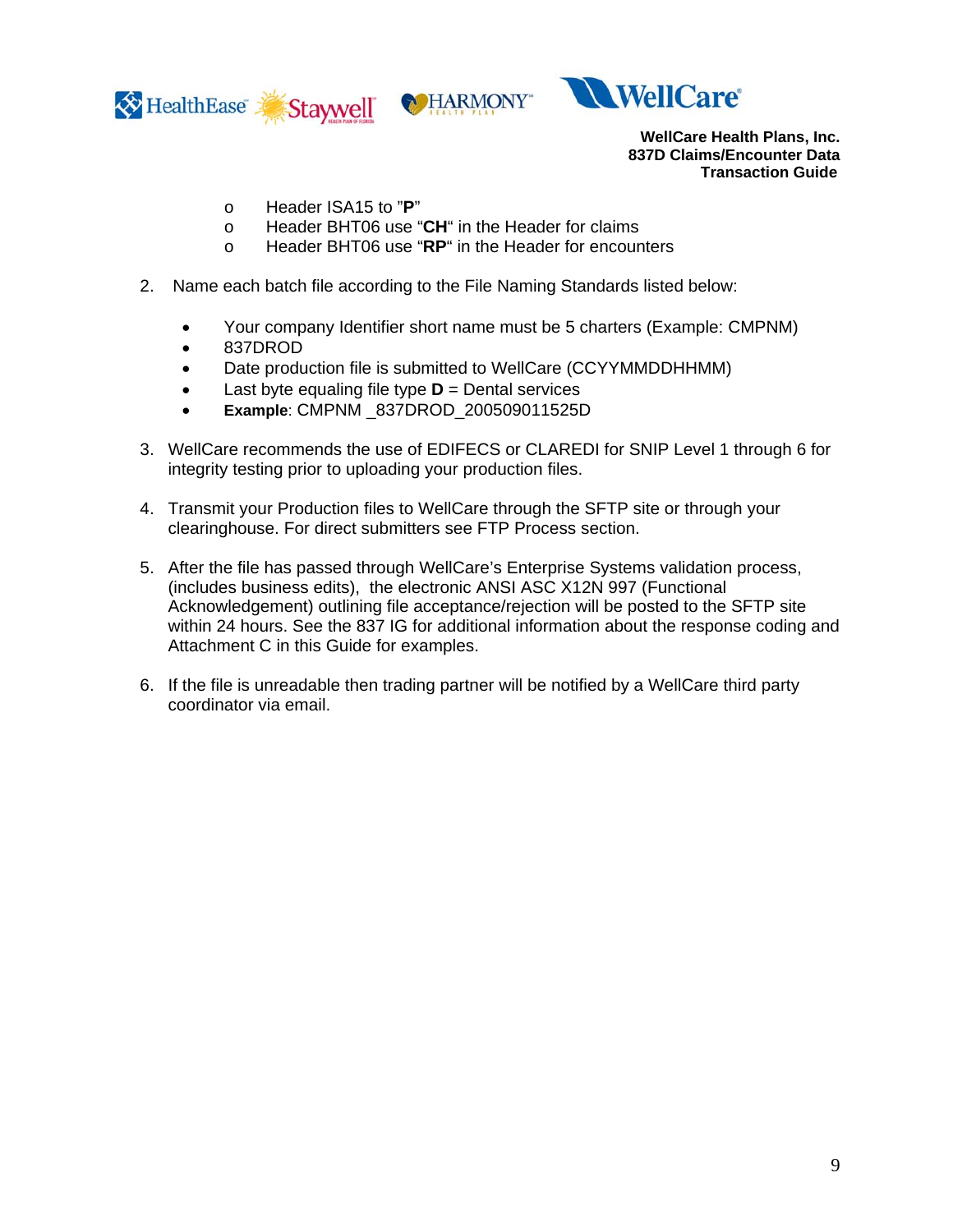<span id="page-9-0"></span>





## **DESIGNATOR DESCRIPTION**

M- Mandatory - The designation of mandatory is absolute in the sense that there is no dependency on other data elements. This designation may apply to either simple data elements or composite data structures. If the designation applies to a composite data structure then at least one value of a component data element in that composite data structure shall be included in the data segment.

R- Required - At least one of the elements specified in the condition must be present.

S – Situational - If a Segment or Field is marked as "Situational", it is only sent if the data condition stated applies.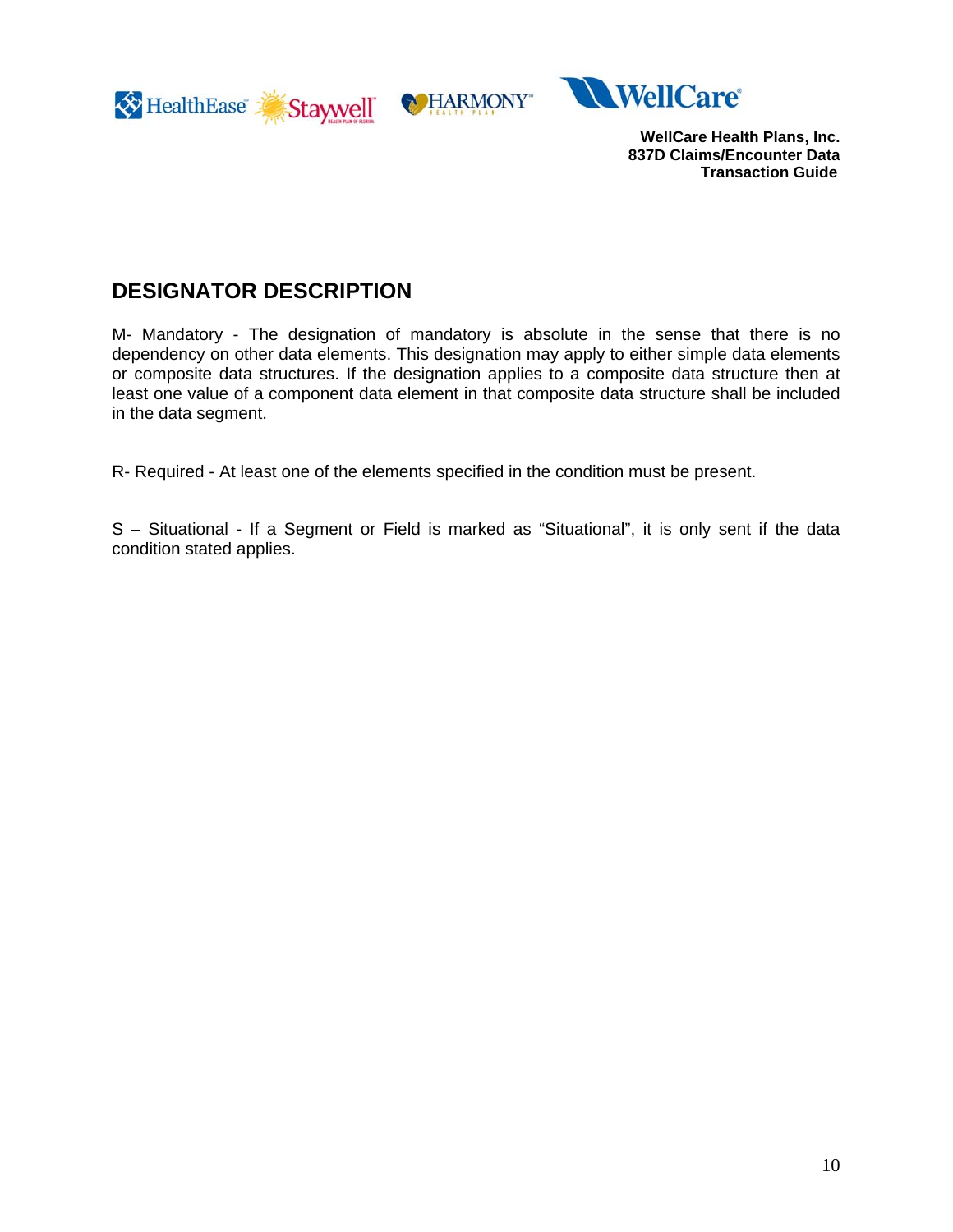<span id="page-10-0"></span>





## **FURTHER CLAIM FIELD DESCRIPTION**

Refer to the IG for the initial mapping information. The grid below further clarifies additional information WellCare requires.

#### **Interchange Control Header:**

| Pos | $\underline{\mathsf{Id}}$ | <b>Segment Name</b>             | Req | <b>Max Use</b> | <b>Repeat</b> | <b>Notes</b>                                                                                                                                                                                                                                                                                                                                            |
|-----|---------------------------|---------------------------------|-----|----------------|---------------|---------------------------------------------------------------------------------------------------------------------------------------------------------------------------------------------------------------------------------------------------------------------------------------------------------------------------------------------------------|
|     | <b>ISA06</b>              | Interchange Sender ID           | М   |                |               | For Direct submitters Unique ID<br>assigned by WellCare.<br>Example: 123456 followed by<br>spaces to complete the 15-digit<br>element                                                                                                                                                                                                                   |
|     | <b>ISA08</b>              | Interchange Receiver ID         | м   | 1              |               | For Clearinghouse submitters<br>please use ID as per the<br>clearinghouse<br>For Direct submitters Use<br>"WELLCARE"<br>Note: Please make sure the<br>Receiver ID is left justified with<br>trailing spaces for a total of 15<br>characters. Do not use leading<br>ZEROS.<br>For Clearinghouse submitters<br>please use ID as per the<br>clearinghouse. |
|     |                           | <b>Functional Group Header:</b> |     |                |               |                                                                                                                                                                                                                                                                                                                                                         |
|     | <b>GS02</b>               | Senders Code                    | M   | 1              |               | For Direct submitters Use your<br>existing WellCare Submitter ID or<br>the trading partner ID provided<br>during the enrollment process.                                                                                                                                                                                                                |
|     | <b>GS03</b>               | <b>Receivers Code</b>           | М   | 1              |               | For Clearinghouse submitters<br>please use ID as per the<br>clearinghouse<br>For Direct submitters Use WC ID<br>"WELLCARE"                                                                                                                                                                                                                              |
|     |                           |                                 |     |                |               | For Clearinghouse submitters<br>please use ID as per the<br>clearinghouse                                                                                                                                                                                                                                                                               |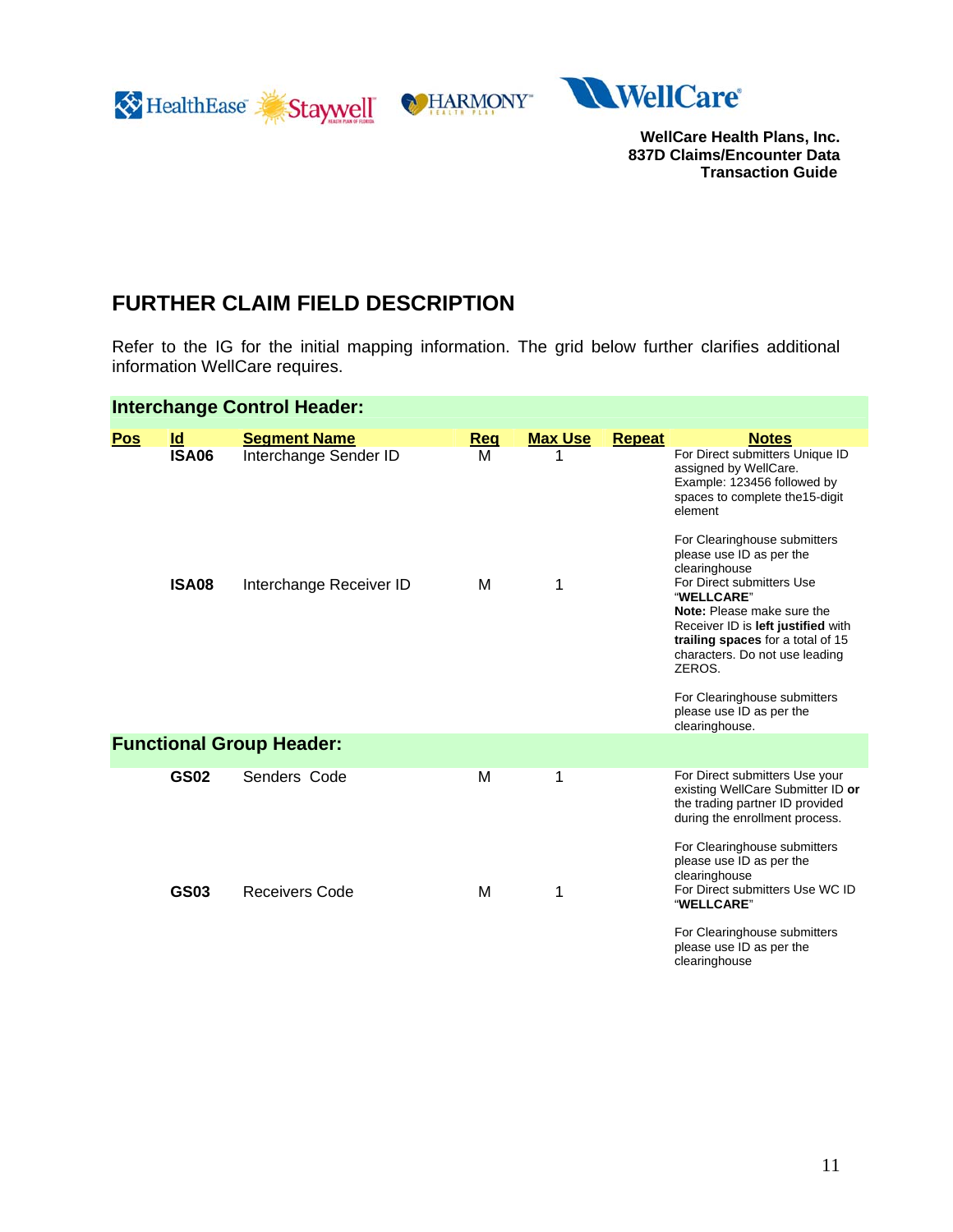





| Header:    |              |                                  |              |                |                |                                                                                                                                                                                                                                                                                           |
|------------|--------------|----------------------------------|--------------|----------------|----------------|-------------------------------------------------------------------------------------------------------------------------------------------------------------------------------------------------------------------------------------------------------------------------------------------|
| <u>Pos</u> | Id           | <b>Segment Name</b>              | Req          | <b>Max Use</b> | <b>Repeat</b>  | <b>Notes</b>                                                                                                                                                                                                                                                                              |
| 010        | <b>BHT06</b> | Claim/Encounter Identifier       | R            |                |                | Use value the value of "CH" or<br>"RP"                                                                                                                                                                                                                                                    |
|            |              | LOOP ID - 1000A - Submitter Name |              |                | $\overline{1}$ |                                                                                                                                                                                                                                                                                           |
| 020        | <b>NM109</b> | Submitter Identifier             | R            |                |                | For Direct Submitters Submitter's<br>"ETIN" i.e<br>Use the WellCare Submitter ID<br>or6-digit trading partner ID<br>assigned during the EDI<br>enrollment process.<br>For Clearinghouse submitters<br>please use ID as per the<br>clearinghouse                                           |
|            |              | LOOP ID - 1000B - Receiver Name  |              |                | $\overline{1}$ |                                                                                                                                                                                                                                                                                           |
| 020        | <b>NM103</b> | <b>Receiver Name</b>             | $\mathsf{R}$ | 1              |                | For Direct Submitters Use value<br>"WELLCARE HEALTH PLANS,<br>INC"<br>(i.e., WellCare Health Plans of<br>Georgia<br>WellCare Health Plans of New<br>York)<br>For Clearinghouse submitters<br>please use ID as per the<br>clearinghouse<br>For Direct Use the value of Payer<br><b>IID</b> |
| 020        | <b>NM109</b> | <b>Receiver Primary ID</b>       | R            | 1              |                | For Clearinghouse submitters<br>please use ID as per the<br>clearinghouse                                                                                                                                                                                                                 |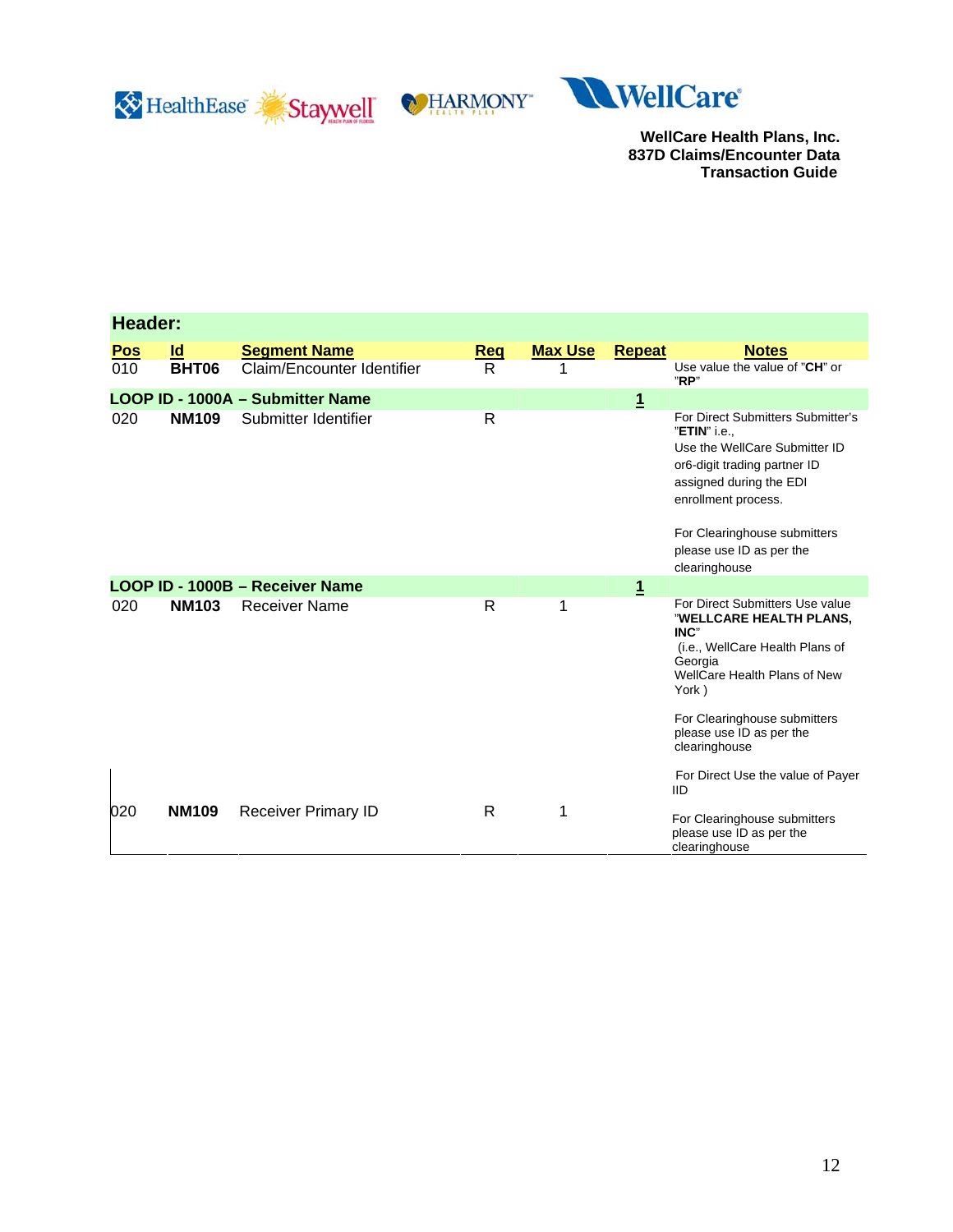





#### **Detail:**

| <b>Pos</b> | Id                | <b>Segment Name</b>                                          | Reg          | <b>Max Use</b> | <b>Repeat</b>  | <b>Notes</b>                                                                                                                                                                                                                      |
|------------|-------------------|--------------------------------------------------------------|--------------|----------------|----------------|-----------------------------------------------------------------------------------------------------------------------------------------------------------------------------------------------------------------------------------|
|            |                   | LOOP ID - 2000A - Billing/Pay-To Provider Hierarchical Level |              |                | $\geq 1$       |                                                                                                                                                                                                                                   |
| 003        | <b>PRV03</b>      | <b>Billing/Pay-To Provider Specialty</b><br>Information      | S            | 1              |                | <b>State Note:</b><br>IL, NY, GA submitters are<br>required to Use the value of "BI" =<br>Billing or "PT" Pay-To Provider in<br>the "PRV01" and the Taxonomy<br>Code in the "PRV03".                                              |
|            |                   |                                                              |              |                |                | <b>MO</b> Submitters are required to<br>Use the value of " $BI$ " = Billing or<br>"PT" Pay-To Provider in the<br>"PRV01" and the Taxonomy Code<br>in the "PRV03 if submitter has<br>multiple MO HealthNet Legacy<br>Provider ID's |
|            |                   | LOOP ID - 2010AA - Billing Provider Name                     |              |                | $\overline{1}$ |                                                                                                                                                                                                                                   |
| 015        | <b>NM108</b>      | Provider Primary Type                                        | R            | 1              |                | Must have value of "XX".                                                                                                                                                                                                          |
| 015        | <b>NM109</b>      | <b>Billing Provider ID</b>                                   | R            | 1              |                | Must have NPI.                                                                                                                                                                                                                    |
| 035        | REF01             | Reference Identification Qualifier                           | R            | 8              |                | <b>All States:</b><br>All submitters are required to use<br>the value of "EI".                                                                                                                                                    |
| 035        | REF <sub>02</sub> | <b>Billing Provider Additional Identifier</b>                | R            | 8              |                | <b>All States:</b><br>All submitters are required to send<br>in their "TAX ID".                                                                                                                                                   |
|            |                   | LOOP ID - 2010AB - Pay to Provider's Name                    |              |                | $\overline{1}$ |                                                                                                                                                                                                                                   |
| 015        | <b>NM108</b>      | Provider Primary Type                                        | $S-R$        | 1              |                | Must have the value of "XX"                                                                                                                                                                                                       |
| 015        | <b>NM109</b>      | Pay to Provider's Identifier                                 | $\mathsf{R}$ | 1              |                | Must have NPI.                                                                                                                                                                                                                    |
| 035        | REF01             | <b>Reference Identification Qualifier</b>                    | $S-R$        | 8              |                | <b>All States</b><br>All submitters are required to use<br>the Use the value of "EI".                                                                                                                                             |
| 035        | <b>REF02</b>      | <b>Billing Provider Additional Identifier</b>                | $\mathsf{R}$ | 8              |                | <b>All States:</b><br>All submitters are required to send<br>in their "TAX ID".                                                                                                                                                   |
|            |                   | <b>LOOP ID - 2000B - Subscriber Hierarchical Level</b>       |              |                | $\geq 1$       |                                                                                                                                                                                                                                   |
| 005        | <b>SBR01</b>      | Payer Responsibility Sequence<br>Number Code                 | $\mathsf R$  | 1              |                | Use the value of "P" if WellCare is<br>the primary payer.                                                                                                                                                                         |
| 005        | <b>SBR09</b>      | Claim Filing Indicator Code                                  |              | 1              |                | Value equal to Medicaid or<br>Medicare filing.                                                                                                                                                                                    |
| 007        | <b>PAT09</b>      | Pregnancy Indicator                                          | S            |                |                | Use indicator of "Y" if subscriber is<br>pregnant.                                                                                                                                                                                |
|            |                   | LOOP ID - 2010BA - Subscriber Name                           |              |                | $\overline{1}$ |                                                                                                                                                                                                                                   |
| 015        | <b>NM108</b>      | Subscriber Primary Identification<br>code Qualifier          | $S-R$        |                |                | Use the value "MI".                                                                                                                                                                                                               |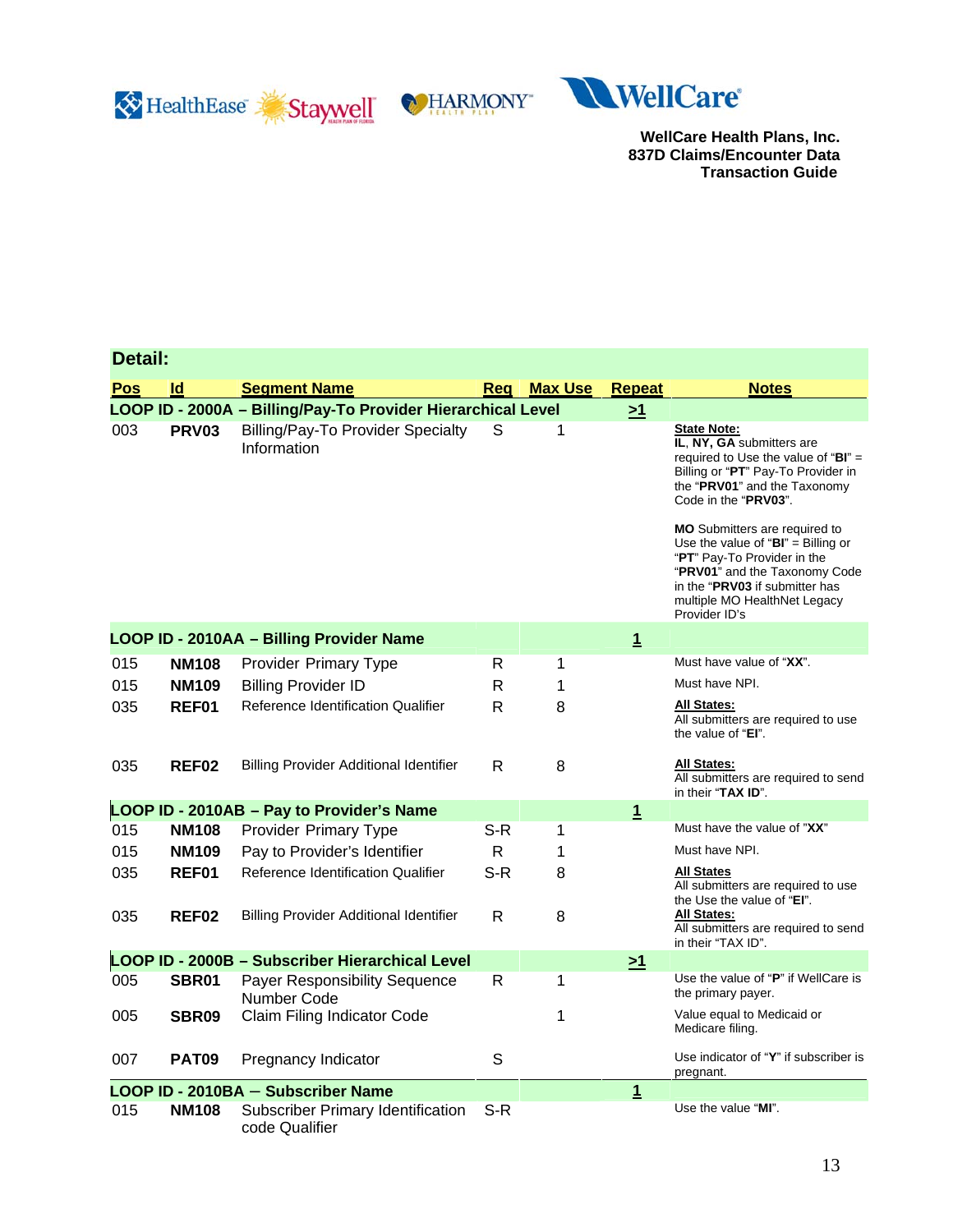





| 015 | <b>NM109</b>      | Subscriber Primary Identifier         |       |   |                | Subscriber Medicaid/Medicare ID,                                                                                                                                                                                                                                                                                                                                                                                                                                                                                                                                                                                                                            |
|-----|-------------------|---------------------------------------|-------|---|----------------|-------------------------------------------------------------------------------------------------------------------------------------------------------------------------------------------------------------------------------------------------------------------------------------------------------------------------------------------------------------------------------------------------------------------------------------------------------------------------------------------------------------------------------------------------------------------------------------------------------------------------------------------------------------|
| 032 | DMG01             | Subscriber Demographic<br>Information | S-R   | 1 |                | Required when Loop ID-2000B,<br>$SBR02 = "18"$ (self).                                                                                                                                                                                                                                                                                                                                                                                                                                                                                                                                                                                                      |
|     |                   | LOOP ID - 2010BB - Payer Name         |       |   | $\mathbf{1}$   |                                                                                                                                                                                                                                                                                                                                                                                                                                                                                                                                                                                                                                                             |
| 015 | <b>NM108</b>      | <b>Identification code Qualifier</b>  |       |   |                | Use value "PI".                                                                                                                                                                                                                                                                                                                                                                                                                                                                                                                                                                                                                                             |
| 015 | <b>NM109</b>      | Identification code                   |       |   |                | Use value Payer ID                                                                                                                                                                                                                                                                                                                                                                                                                                                                                                                                                                                                                                          |
|     |                   | LOOP ID - 2300 - Claim Information    |       |   | $\overline{1}$ |                                                                                                                                                                                                                                                                                                                                                                                                                                                                                                                                                                                                                                                             |
| 190 | NTE01             | Claim Note - ID                       | $S-R$ | 1 | 10             | <b>State Note:</b><br><b>MO</b> - For fee-for-service<br>(FFS) dental claims, where<br>topical fluoride treatment for<br>adults is done, enter 'ADD'<br>here and provide the<br>conditions or criteria for the<br>treatment in NTE02.<br>Up to 5 occurrences of the<br>NTE segment are used.<br>Reference the Missouri<br>Medicaid Provider Manual:<br>Section 15: Billing<br><b>Instructions - Dental for</b><br>additional information.<br>For dental encounters<br>containing capitated services,<br>enter 'ADD' in NTE01 and<br>'CAPITATED SERVICES'<br>in NTE02<br><b>OH</b> -Use when Ohio<br>Medicaid Co-payment<br>exclusions. Enter "ADD"<br>Here. |
| 190 | NTE <sub>02</sub> | Claim Note - Note                     | R     | 1 | $10$           | <b>State Note:</b><br>MO - For fee-for-service<br>(FFS) dental claims, where<br>topical fluoride treatment<br>for adults is done, enter 'ADD'<br>in NTE01 and provide the<br>conditions or criteria for the<br>treatment here. Up to 5<br>occurrences of the NTE<br>segment are used.<br>Reference the Missouri<br>Medicaid Provider Manual:<br>Section 15: Billing                                                                                                                                                                                                                                                                                         |

Instructions - Dental for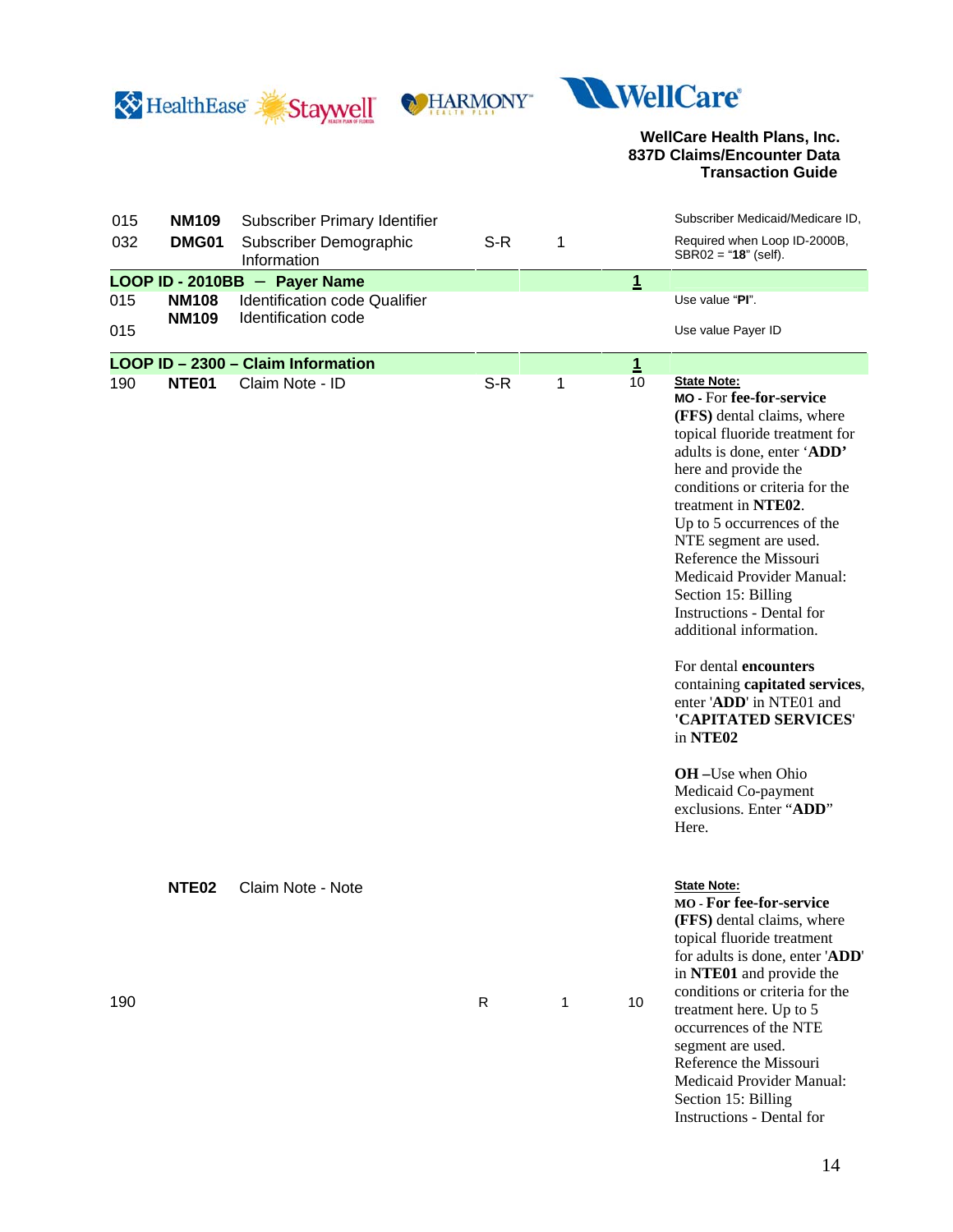





additional information.

For dental **encounters** containing **capitated services**, enter **'CAPITATED SERVICES**' in **NTE02** and '**ADD**' in **NTE01**

**OH -** When Medicaid copayment exclusion applies, the 10 character code (see Application Value List below) must be the first item listed in the NTE02. There must always be a single space between the word COPAY and the four character exclusion code.

ODJFS Example: NTE\*ADD\*COPAY PREG~

Application Value List:

- COPAY EMER (Emergency)
- COPAY HSPC (Hospice)
- COPAY PREG (Pregnancy)

|     |              | LOOP ID - 2310A - Referring Provider Name             |     |   |   |                                                                                                                                                                                                                                                                                                                                                                                                         |
|-----|--------------|-------------------------------------------------------|-----|---|---|---------------------------------------------------------------------------------------------------------------------------------------------------------------------------------------------------------------------------------------------------------------------------------------------------------------------------------------------------------------------------------------------------------|
| 271 | REF02        | <b>Referring Provider Secondary</b><br>Identification | S   | 5 |   | <b>State Note:</b><br><b>HI</b> Submitters For all claims<br>except Medicare crossovers, the<br>Med-QUEST ID and Location<br>Code of the rendering provider.<br>Submit this number with two<br>leading zeros. The format is<br>00aaaaaall when aaaaaa is the<br>Med-QUEST Provider ID and II the<br>Location Code.<br>On Medicare crossovers, use the<br>Medicare Provider ID without<br>leading zeros. |
|     |              | LOOP ID - 2310B - Rendering Provider Name             |     |   | 1 |                                                                                                                                                                                                                                                                                                                                                                                                         |
| 250 | <b>NM108</b> | <b>Rendering Provider Name</b>                        | S-R | 1 |   | Must have value of "XX".                                                                                                                                                                                                                                                                                                                                                                                |
| 015 | <b>NM109</b> | <b>Billing Provider ID</b>                            | R   | 1 |   | Must have NPI.                                                                                                                                                                                                                                                                                                                                                                                          |
| 128 | REF01        | Reference Identification Qualifier                    | S   | 5 |   | <b>All States</b><br>Only Tax ID Qualifier (EI) can be<br>sent known                                                                                                                                                                                                                                                                                                                                    |
| 271 | REF02        | <b>Rendering Provider Secondary</b><br>Identification | S   | 5 |   | <b>All States:</b><br>Only Tax ID can be sent if known                                                                                                                                                                                                                                                                                                                                                  |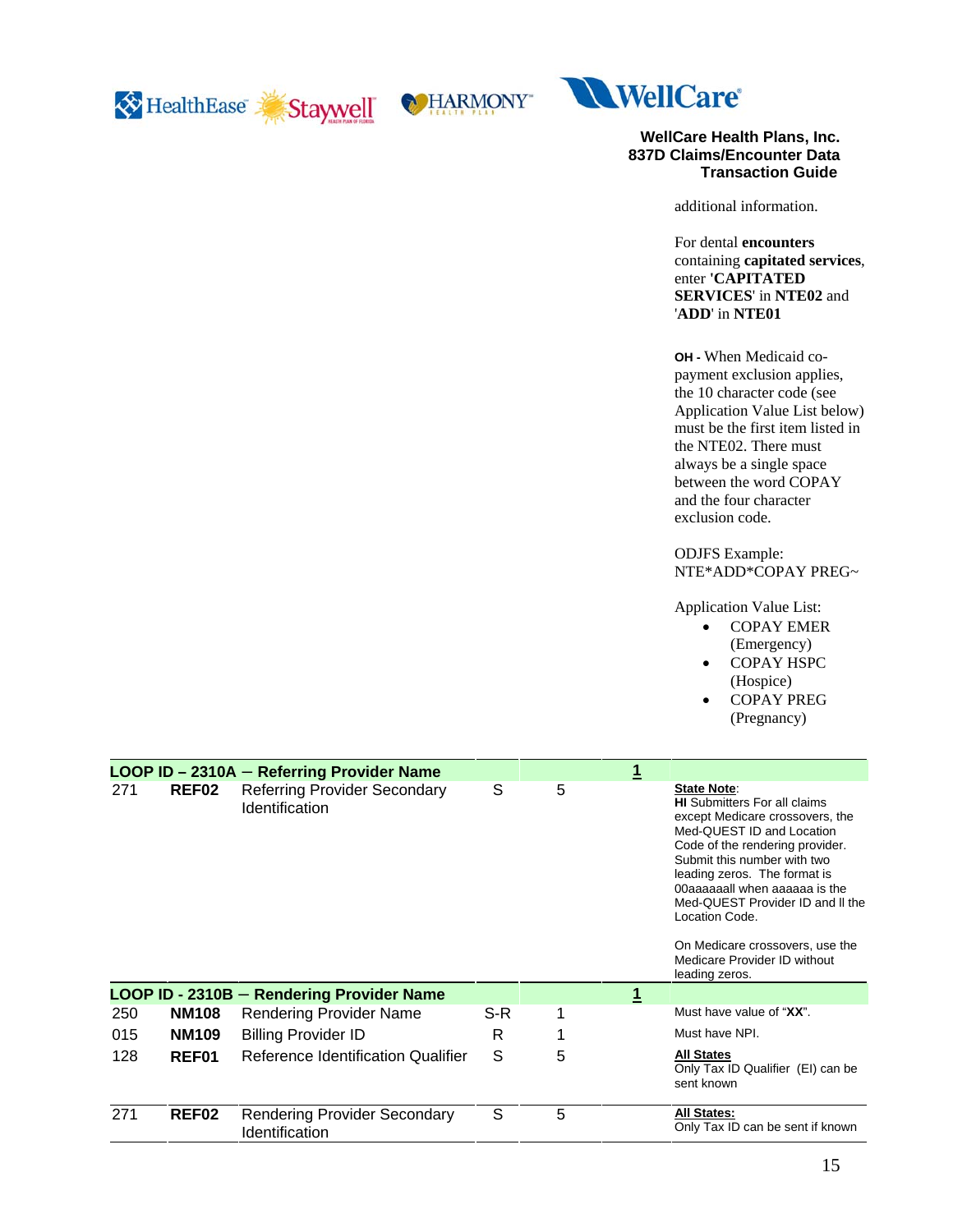





#### **State Note**:

**HI** Submitters For all claims except Medicare crossovers, the Med-QUEST ID and Location Code of the rendering provider. Submit this number with two leading zeros. The format is 00aaaaaall when aaaaaa is the Med-QUEST Provider ID and ll the Location Code.

On Medicare crossovers, use the Medicare Provider ID without leading zeros.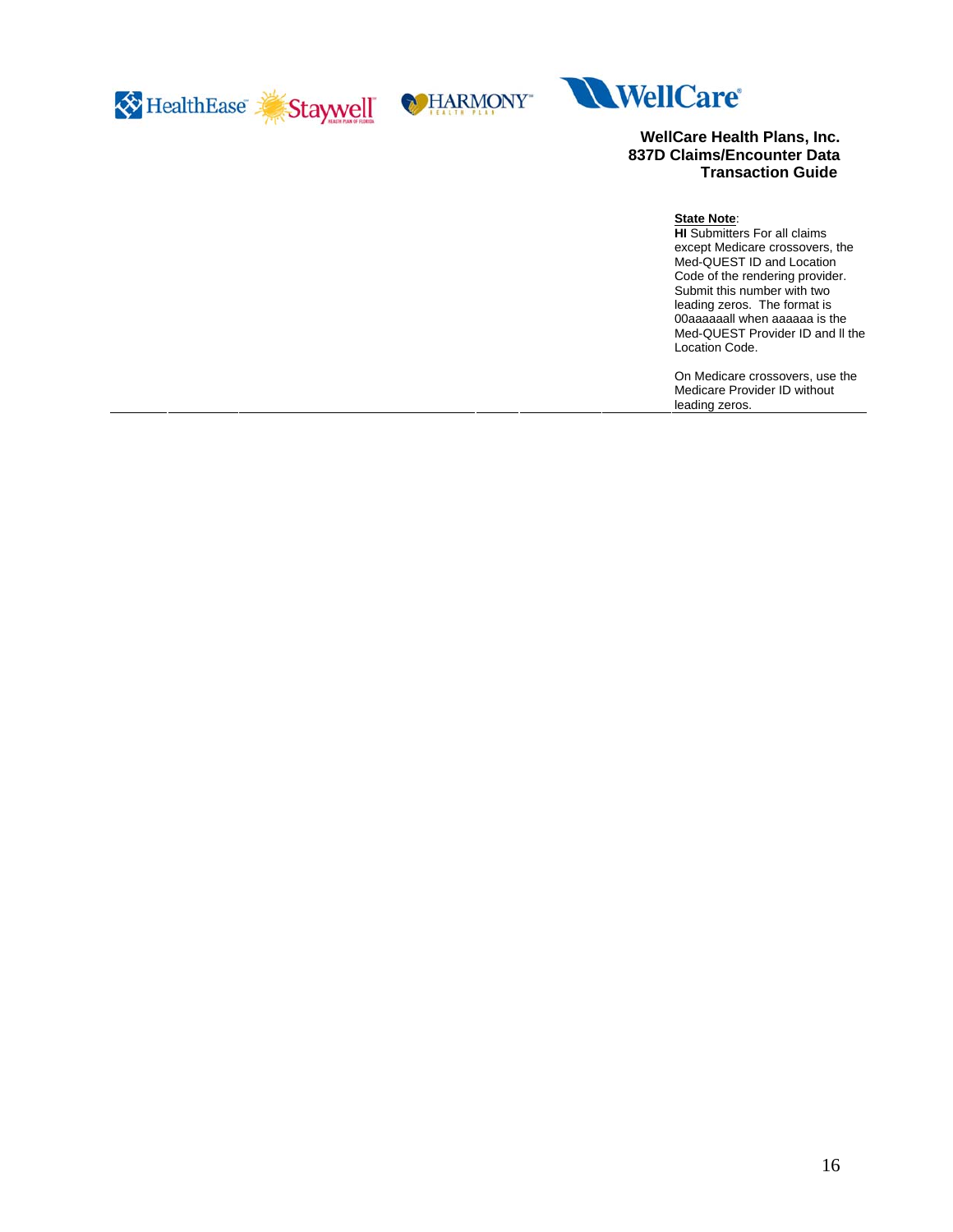<span id="page-16-0"></span>





## **ATTACHMENT A**

#### **Glossary**

| <b>Term</b>                          | <b>Definition</b>                                                                                                                                                                                                                                                                                                                                                                                                                                                                                                                                                                                                                |
|--------------------------------------|----------------------------------------------------------------------------------------------------------------------------------------------------------------------------------------------------------------------------------------------------------------------------------------------------------------------------------------------------------------------------------------------------------------------------------------------------------------------------------------------------------------------------------------------------------------------------------------------------------------------------------|
| <b>HIPAA</b>                         | In 1996, Congress passed into federal law the Health Insurance<br>Portability and Accountability Act (HIPAA) in order to improve the<br>efficiency and effectiveness of the entire health care system. The<br>provisions of HIPAA, which apply to health plans, healthcare<br>providers, and healthcare clearinghouses, cover many areas of<br>concern including, preventing fraud and abuse, preventing pre-existing<br>condition exclusions in health care coverage, protecting patients' rights<br>through privacy and security guidelines and mandating the use of a<br>national standard for EDI transactions and codesets. |
| <b>SSL</b><br>(Secure Sockets Layer) | SSL is a commonly used protocol for managing the security of a<br>message transmission through the Internet. SSL uses a program layer<br>located between the HTTP and TCP layers. The"sockets" part of the<br>term refers to the sockets method of passing data back and forth<br>between a client and a server program in a network or between<br>program layers in the same computer. SSL uses the public-and-private<br>key encryption system from RSA, which also includes the use of a<br>digital certificate.                                                                                                              |
| <b>Secure FTP (SFTP)</b>             | Secure FTP, as the name suggests, involves a number of optional<br>security enhancements such as encrypting the payload or including<br>message digests to validate the integrity of the transported files to<br>name two examples. Secure FTP uses Port 21 and other Ports,<br>including SSL.                                                                                                                                                                                                                                                                                                                                   |
| <b>AUTH SSL</b>                      | SSL<br>is<br>the explicit means<br>AUTH<br>of implementing<br>secure<br>communications as defined in RFC 2228. AUTH SSL provides a<br>secure means of transmitting files when used in conjunction with an<br>FTP server and client that both support AUTH SSL.                                                                                                                                                                                                                                                                                                                                                                   |
| <b>Required Segment</b>              | A required segment is a segment mandated by HIPAA as mandatory<br>for exchange between trading partners.                                                                                                                                                                                                                                                                                                                                                                                                                                                                                                                         |
| <b>Situational Segment</b>           | A situational segment is a segment mandated by HIPAA as optional<br>for exchange between trading partners.                                                                                                                                                                                                                                                                                                                                                                                                                                                                                                                       |
| <b>Required Data Element</b>         | A mandatory data element is one that must be transmitted between<br>trading partners with valid data.                                                                                                                                                                                                                                                                                                                                                                                                                                                                                                                            |
| <b>Situational Data Element</b>      | A situational data element may be transmitted if data is available. If<br>another data element in the same segment exists and follows the<br>current element the character used for missing data should be<br>entered.                                                                                                                                                                                                                                                                                                                                                                                                           |
| N/U (Not Used)                       | An N/U (Not Used) data element included in the shaded areas if the<br>Implementation Guide is NOT USED according to the standard and no<br>attempt should be made to include these in transmissions.                                                                                                                                                                                                                                                                                                                                                                                                                             |
| <b>ATTENDING PROVIDER</b>            | The primary individual provider who attended to the client/member<br>during an in-patient hospital stay. Must be identified in 837D, Loop                                                                                                                                                                                                                                                                                                                                                                                                                                                                                        |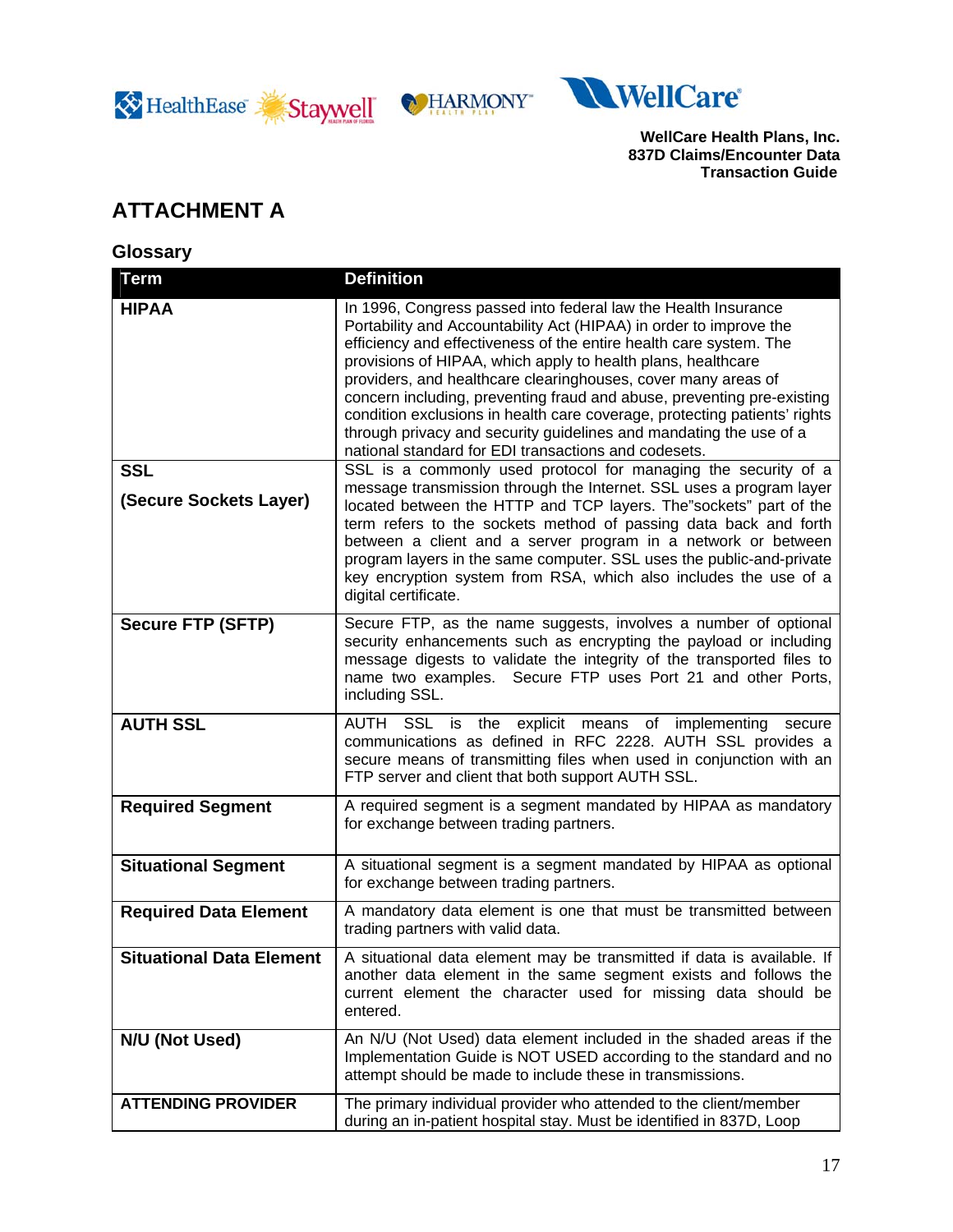





| <b>Term</b>                         | <b>Definition</b>                                                                                                                                                                                                                                                                                                                                                                                                                                                                                                                                                                                                                                                              |                                          |  |  |  |
|-------------------------------------|--------------------------------------------------------------------------------------------------------------------------------------------------------------------------------------------------------------------------------------------------------------------------------------------------------------------------------------------------------------------------------------------------------------------------------------------------------------------------------------------------------------------------------------------------------------------------------------------------------------------------------------------------------------------------------|------------------------------------------|--|--|--|
|                                     | 2310A, REF02 Segment, by their assigned Medicaid/Medicare ID<br>number assigned by State to the individual provider while the client<br>was in-patient.                                                                                                                                                                                                                                                                                                                                                                                                                                                                                                                        |                                          |  |  |  |
| <b>BILLING PROVIDER</b>             | The Billing Provider entity may be a health care provider, a billing<br>service, or some other representative of the provider.                                                                                                                                                                                                                                                                                                                                                                                                                                                                                                                                                 |                                          |  |  |  |
| <b>IMPLEMENTATION GUIDE</b><br>(IG) | Instructions for developing the standard ANSI ASC X12N Health Care<br>Claim 837 transaction sets. The Implementation Guides are available<br>from the Washington Publishing Company.                                                                                                                                                                                                                                                                                                                                                                                                                                                                                           |                                          |  |  |  |
| <b>PAY-TO-PROVIDER</b>              | This entity may be a medical group, clinic, hospital, other institution, or<br>the individual provider who rendered the service.                                                                                                                                                                                                                                                                                                                                                                                                                                                                                                                                               |                                          |  |  |  |
| <b>REFERRING PROVIDER</b>           | Identifies the individual provider who referred the client or prescribed<br>Ancillary services/items such as Lab, Radiology and Durable Medical<br>Equipment (DME).                                                                                                                                                                                                                                                                                                                                                                                                                                                                                                            |                                          |  |  |  |
| <b>RENDERING PROVIDER</b>           | The primary individual provider who attended to the client/member.<br>They must be identified in 837D.                                                                                                                                                                                                                                                                                                                                                                                                                                                                                                                                                                         |                                          |  |  |  |
| <b>TRADING PARTNERS (TPs)</b>       | Includes all of the following; payers, switch vendors, software vendors,<br>providers, billing agents, clearinghouses                                                                                                                                                                                                                                                                                                                                                                                                                                                                                                                                                          |                                          |  |  |  |
| <b>DATE FORMAT</b>                  | All dates are eight (8) character dates in the format CCYYMMDD. The<br>only date data element that varies from the above standard is the<br>Interchange Date data element located in the ISA segment. The<br>Interchange Data date element is a six (6) character date in the<br>YYMMDD format.                                                                                                                                                                                                                                                                                                                                                                                |                                          |  |  |  |
| <b>DELIMITERS</b>                   | A delimiter is a character used to separate two (2) data elements or<br>sub-elements, or to terminate a segment. Delimiters are specified in<br>the interchange header segment, ISA The ISA segment is a 105 byte<br>fixed length record. The data element separator is byte number 4; the<br>component element separator is byte number 105; and the segment<br>terminator is the byte that immediately follows the component element<br>separator. Once specified in the interchange header, delimiters are not<br>to be used in a data element value elsewhere in the transaction. The<br>following characters are used as data delimiters for all transaction<br>segments: |                                          |  |  |  |
|                                     | <b>CHARACTER</b><br>* Asterisk                                                                                                                                                                                                                                                                                                                                                                                                                                                                                                                                                                                                                                                 | <b>PURPOSE</b><br>Data Element Separator |  |  |  |
|                                     | : COLON                                                                                                                                                                                                                                                                                                                                                                                                                                                                                                                                                                                                                                                                        | Sub-Element Separator                    |  |  |  |
|                                     | $\sim$ Tilde                                                                                                                                                                                                                                                                                                                                                                                                                                                                                                                                                                                                                                                                   | <b>Segment Terminator</b>                |  |  |  |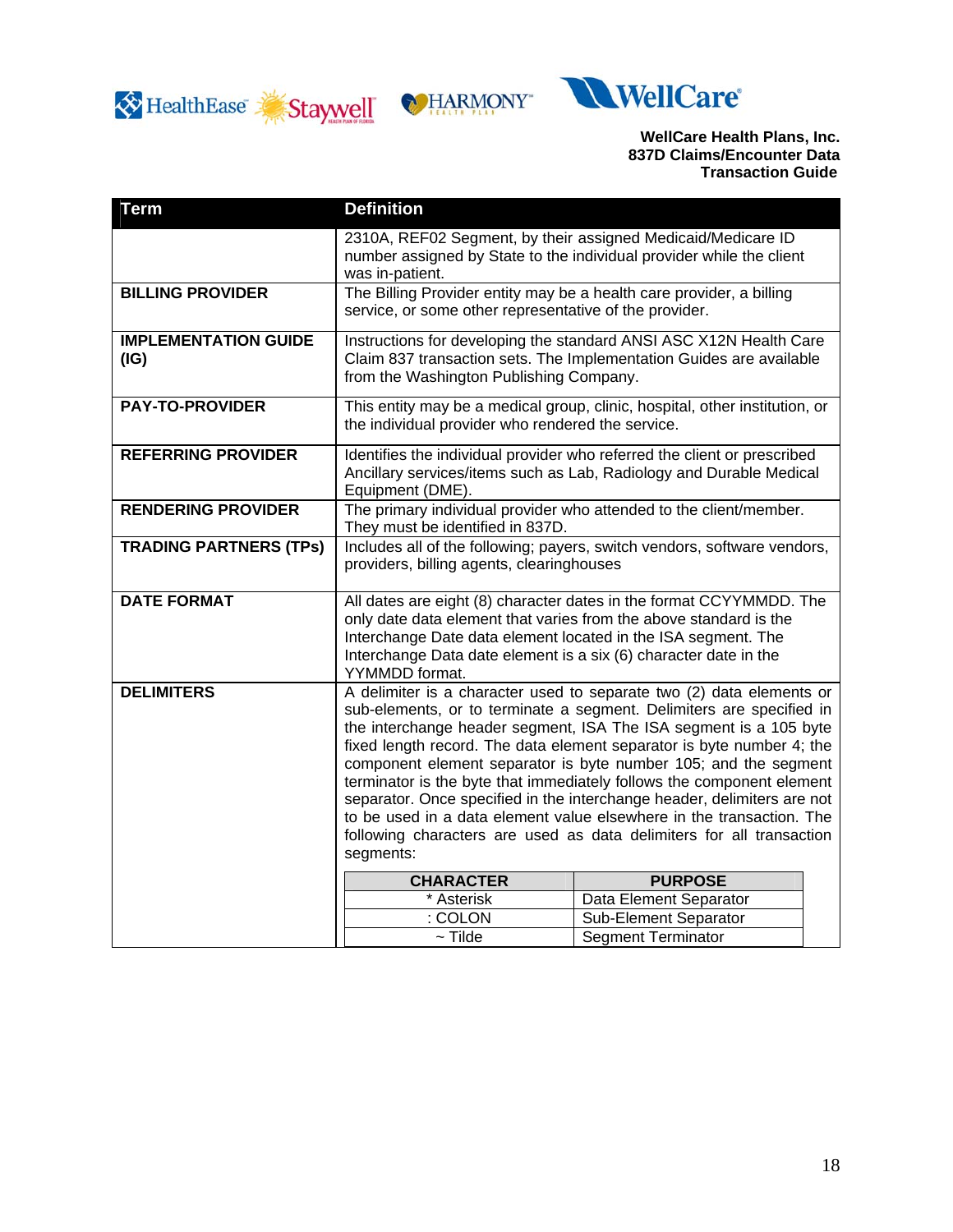<span id="page-18-0"></span>





### **ATTACHMENT B**

#### **File Example**

ISA\*00\* \*00\* \*ZZ\*123456789012345\*ZZ\*123456789012346\*020502\*1758\*U\*00401\*001000019\*0\*T\*: GS\*HC\*1234567890\*1234567890\*20020502\*1758\*20019\*X\*004010X097A1~ ST\*837\*872501~ BHT\*0019\*00\*0125\*19970411\*1524\***CH**~ REF\*87\*004010X098~ NM1\*41\*2\*FERMANN HAND & FOOT CLINIC\*\*\*\*\*46\*591PD123~ PER\*IC\*JAN FOOT\*TE\*8156667777~ NM1\*40\*2\*HEISMAN INSURANCE COMPANY\*\*\*\*\*46\*555667777~ HL\*1\*\*20\*1~NM1\*85\*2\*FERMANN HAND & FOOT CLINIC\*\*\*\*\*XX\*591PD123~ N3\*10 1/2 SHOEMAKER STREET~ N4\*COBBLER\*CA\*99997~ REF\*EI\*579999999~HL\*2\*1\*22\*1~ SBR\*P\*\*\*\*\*\*\*\*AM~ NM1\*IL\*1\*HOWLING\*HAL\*\*\*\*MI\*B99977791G~ NM1\*PR\*2\*HEISMAN INSURANCE COMPANY\*\*\*\*\*XV\*999888777~ N3\*1 TROPHY LANE~ N4\*NYAC\*NY\*10032~HL\*3\*2\*23\*0~ PAT\*41~ NM1\*QC\*1\*DIMPSON\*DJ\*\*\*\*34\*567324788~ N3\*32 BUFFALO RUN~ N4\*ROCKING HORSE\*CA\*99666~ DMG\*D8\*19480601\*M~ REF\*Y4\*32323232~ CLM\*900000032\*185\*\*\*11::1\*Y\*A\*Y\*Y\*B\*AA~ DTP\*439\*D8\*19940617~ HI\*BK:8842~ NM1\*82\*1\*MOGLIE\*BRUNO\*\*\*\*XX\*687AB861~ PRV\*PE\*ZZ\*203BE004Y~ NM1\*77\*2\*FERMANN HAND & FOOT CLINIC\*\*\*\*\*XX\*591PD123~ N3\*10 1/2 SHOEMAKER STREET~ N4\*COBBLER\*CA\*99997~ LX\*1~SV1\*HC:99201\*150\*UN\*1\*\*\*1\*\*Y~ DTP\*472\*D8\*19940620~ LX\*2~SV1\*HC:26010\*35\*UN\*1\*\*\*1\*\*Y~ DTP\*472\*D8\*19940620~ SE\*39\*872501~ GE\*1\*20019 IEA\*1\*001000019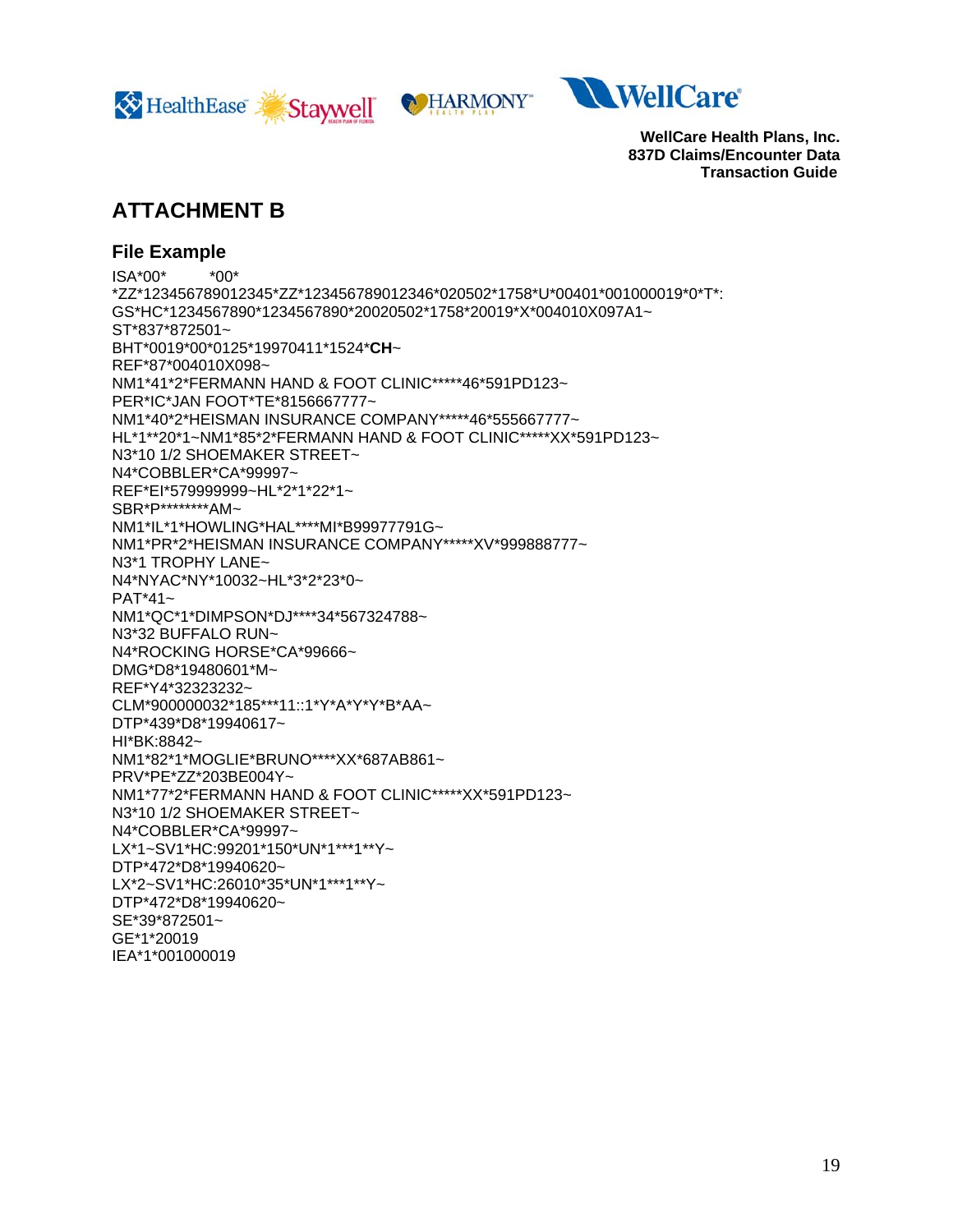<span id="page-19-0"></span>





## **ATTACHMENT C**

#### **997 Interpretation**

The examples below show an accepted and a rejected X12 N 997. On the WellCare sftp site in the respective Provider directory the X12N 997 files, when opened, will display as one complete string without carriage returns or line feeds.

#### **Accepted 997**

ISA\*00\* \*00\*5265 \*ZZ\*100000 \*ZZ\*100008 \*050923\*1126\*U\*00401\*000000166\*1\*T\*~ GS\*FA\*77046\*100008\*20031023\*112600\*1660001 \*X\*004010X097A1~ ST\*997\*0001~ AK1\*HC\*19990000~ AK2\*837\*TEST~ AK5\*A~ AK9\*A\*1\*1\*1~ SE\*6\*0001~ GE\*1\*1660001~ IEA\*1\*000000166~

#### **Rejected 997**

ISA\*00\* \*00\*5264 \*ZZ\*100000 \*ZZ\*100008 \*050923\*1124\*U\*00401\*000000165\*1\*T\*~ GS\*FA\*77046\*100008\*20031023\*112400\*1650001 \*X\*004010X097A1~ ST\*997\*0001~ AK1\*HC\*19990000~ AK2\*837\*TEST~ AK5\*R\*7~ AK9\*R\*1\*1\*  $0 -$ SE\*6\*0001~ GE\*1\*1650001~ IEA\*1\*000000165~

## **Partial 997 ISA\*00\***

ISA\*00\* \*00\* \*ZZ\*WELLCARE \*ZZ\*391933153 \*080121\*1329\*U\*00401\*000000007\*0\*P\*:~ GS\*FA\*WELLCARE\*391933153001\*20080121\*1329\*7\*X\*004010X097A1~ ST\*997\*0005~ AK1\*HC\*1~ AK2\*837\*0001~ AK3\*NM1\*164396\*\*8~ AK4\*9\*\*1~ AK5\*R\*5~ AK2\*837\*0002~ AK5\*A~ AK9\*E\*2\*2\*1~